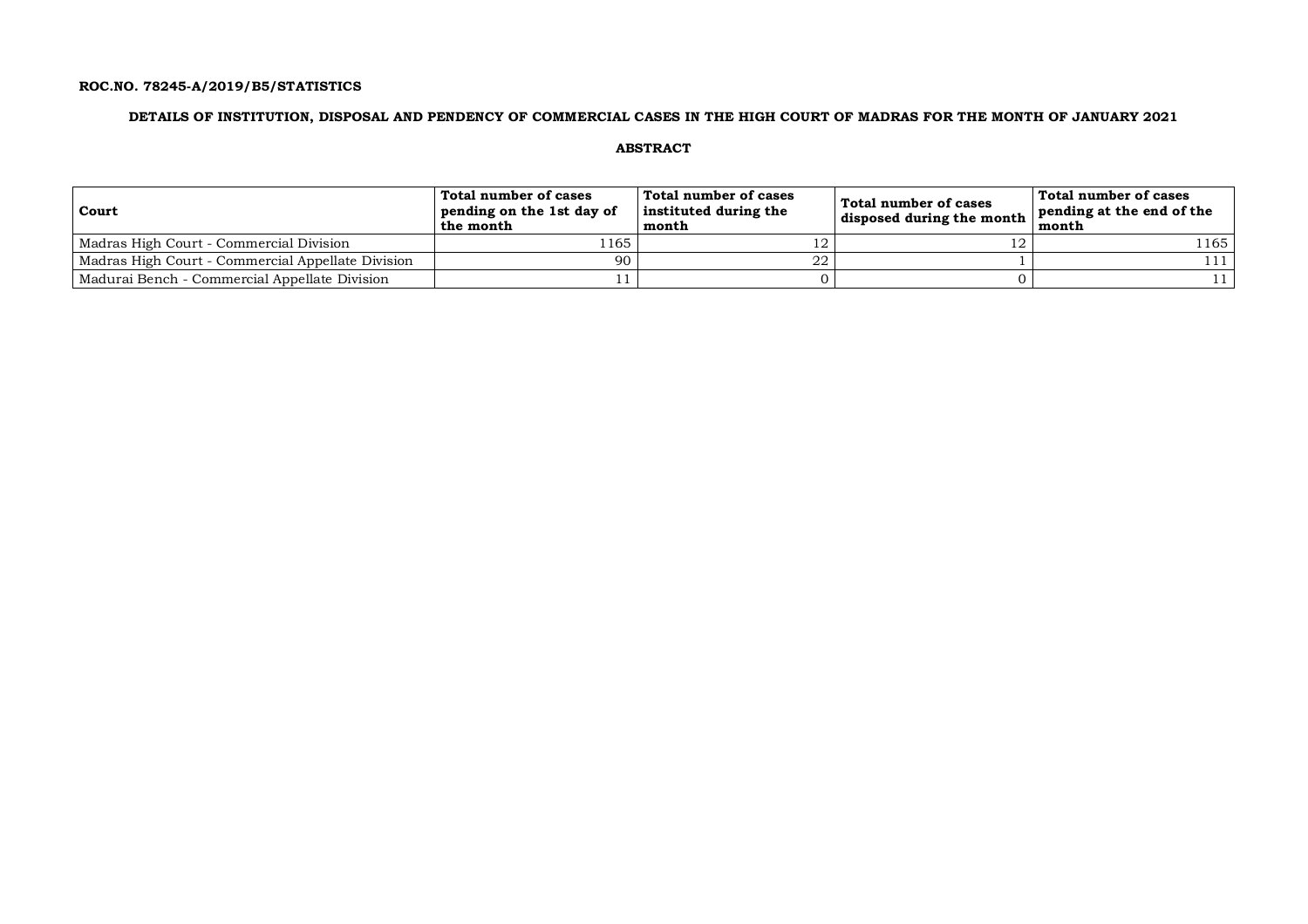### **ROC.NO. 78245-A/2019/B5/STATISTICS**

### **DETAILS OF INSTITUTION, DISPOSAL AND PENDENCY OF COMMERCIAL CASES IN THE STATE OF TAMIL NADU AND UNION TERRITORY OF PUDUCHERRY FOR THE MONTH OF JANUARY 2021 ABSTRACT**

| Sr.No           | <b>District</b>         | <b>Total number of cases</b><br>pending on the 1st day of the<br>month | <b>Total number of cases</b><br>instituted during the<br>month | Total number of cases<br>disposed during the month | <b>Total number of cases</b><br>pending at the end of<br>the month |
|-----------------|-------------------------|------------------------------------------------------------------------|----------------------------------------------------------------|----------------------------------------------------|--------------------------------------------------------------------|
| $\mathbf{1}$    | Ariyalur                | $\boldsymbol{0}$                                                       | $\overline{0}$                                                 | $\overline{0}$                                     | $\boldsymbol{0}$                                                   |
| $\overline{2}$  | Chennai                 | 6                                                                      | $\overline{0}$                                                 | $\overline{0}$                                     | 6                                                                  |
| 3               | Coimbatore              | 263                                                                    | 10                                                             | $\mathbf{1}$                                       | 272                                                                |
| $\overline{4}$  | Cuddalore               | 6                                                                      | $\mathbf{1}$                                                   | $\overline{0}$                                     | $\,7$                                                              |
| 5               | Dharmapuri              | 11                                                                     | $\overline{0}$                                                 | $\overline{0}$                                     | 11                                                                 |
| 6               | Dindigul                | 68                                                                     | $\overline{2}$                                                 | $\overline{0}$                                     | 70                                                                 |
| $\overline{7}$  | Erode                   | 68                                                                     | $\mathbf{1}$                                                   | $\mathbf{O}$                                       | 69                                                                 |
| 8               | Kancheepuram            | 42                                                                     | $\mathbf{1}$                                                   | $\mathbf{1}$                                       | 42                                                                 |
| $\mathbf{Q}$    | Kanniya Kumari          | 33                                                                     | $\overline{4}$                                                 | 1                                                  | 36                                                                 |
| 10              | Karur                   | $\mathbf 5$                                                            | $\overline{0}$                                                 | $\mathbf 0$                                        | $\mathbf 5$                                                        |
| 11              | Krishnagiri             | $\overline{45}$                                                        | $\overline{0}$                                                 | $\mathbf{1}$                                       | 44                                                                 |
| 12              | Madurai                 | 53                                                                     | 13                                                             | $\mathbf{O}$                                       | 66                                                                 |
| 13              | Nagapattinam            | $\overline{0}$                                                         | $\overline{0}$                                                 | $\overline{0}$                                     | $\mathbf{0}$                                                       |
| 14              | Namakkal                | 51                                                                     | $\mathbf 0$                                                    | $\mathbf{0}$                                       | 51                                                                 |
| $\overline{15}$ | Nilgiris                | 3                                                                      | $\mathbf 0$                                                    | $\overline{0}$                                     | 3                                                                  |
| 16              | Perambalur              | $\mathbf{0}$                                                           | $\overline{0}$                                                 | $\overline{0}$                                     | $\boldsymbol{0}$                                                   |
| 17              | Pudukottai              | 72                                                                     | 1                                                              | $\overline{0}$                                     | 73                                                                 |
| 18              | Ramanathapuram          | $\mathbf{1}$                                                           | $\mathbf{0}$                                                   | $\overline{0}$                                     | $\mathbf{1}$                                                       |
| 19              | Salem                   | 88                                                                     | 6                                                              | $6\,$                                              | 88                                                                 |
| 20              | Sivagangai              | $\mathbf 0$                                                            | $\overline{0}$                                                 | $\overline{0}$                                     | $\mathbf{0}$                                                       |
| 21              | Thanjavur               | 59                                                                     | $\overline{4}$                                                 | $\overline{0}$                                     | 63                                                                 |
| 22              | Theni                   | $\overline{2}$                                                         | $\boldsymbol{0}$                                               | $\mathbf{0}$                                       | $\overline{2}$                                                     |
| 23              | Thoothukudi             | 25                                                                     | 5                                                              | $\overline{0}$                                     | 30                                                                 |
| 24              | Tiruchirappalli         | 23                                                                     | $\overline{0}$                                                 | $\overline{0}$                                     | 23                                                                 |
| 25              | Tirunelveli             | 18                                                                     | $\overline{0}$                                                 | $\overline{0}$                                     | 18                                                                 |
| 26              | Tiruppur                | 284                                                                    | $\overline{a}$                                                 | 1                                                  | 285                                                                |
| 27              | Tiruvallur              | 128                                                                    | $\overline{a}$                                                 | $\overline{0}$                                     | 130                                                                |
| ${\bf 28}$      | Tiruvannamalai          | $\overline{7}$                                                         | $\mathbf 0$                                                    | $\overline{0}$                                     | $\boldsymbol{7}$                                                   |
| 29              | Tiruvarur               | $\overline{6}$                                                         | $\boldsymbol{0}$                                               | $\mathbf{O}$                                       | $\overline{6}$                                                     |
| 30              | Vellore                 | $\overline{22}$                                                        | $\overline{0}$                                                 | $\overline{0}$                                     | 22                                                                 |
| 31              | Villupuram              | $\mathbf{0}$                                                           | $\mathbf 0$                                                    | $\mathbf{0}$                                       | $\mathbf{0}$                                                       |
| 32              | Virudhunagar            | 61                                                                     | 2                                                              | 3                                                  | 60                                                                 |
|                 | <b>Tamil Nadu Total</b> | 1450                                                                   | 54                                                             | 14                                                 | 1490                                                               |
| 33              | Puducherry              | 15                                                                     | 10                                                             | $\overline{0}$                                     | $25\,$                                                             |
|                 | <b>Grand Total</b>      | 1465                                                                   | 64                                                             | $\overline{14}$                                    | 1515                                                               |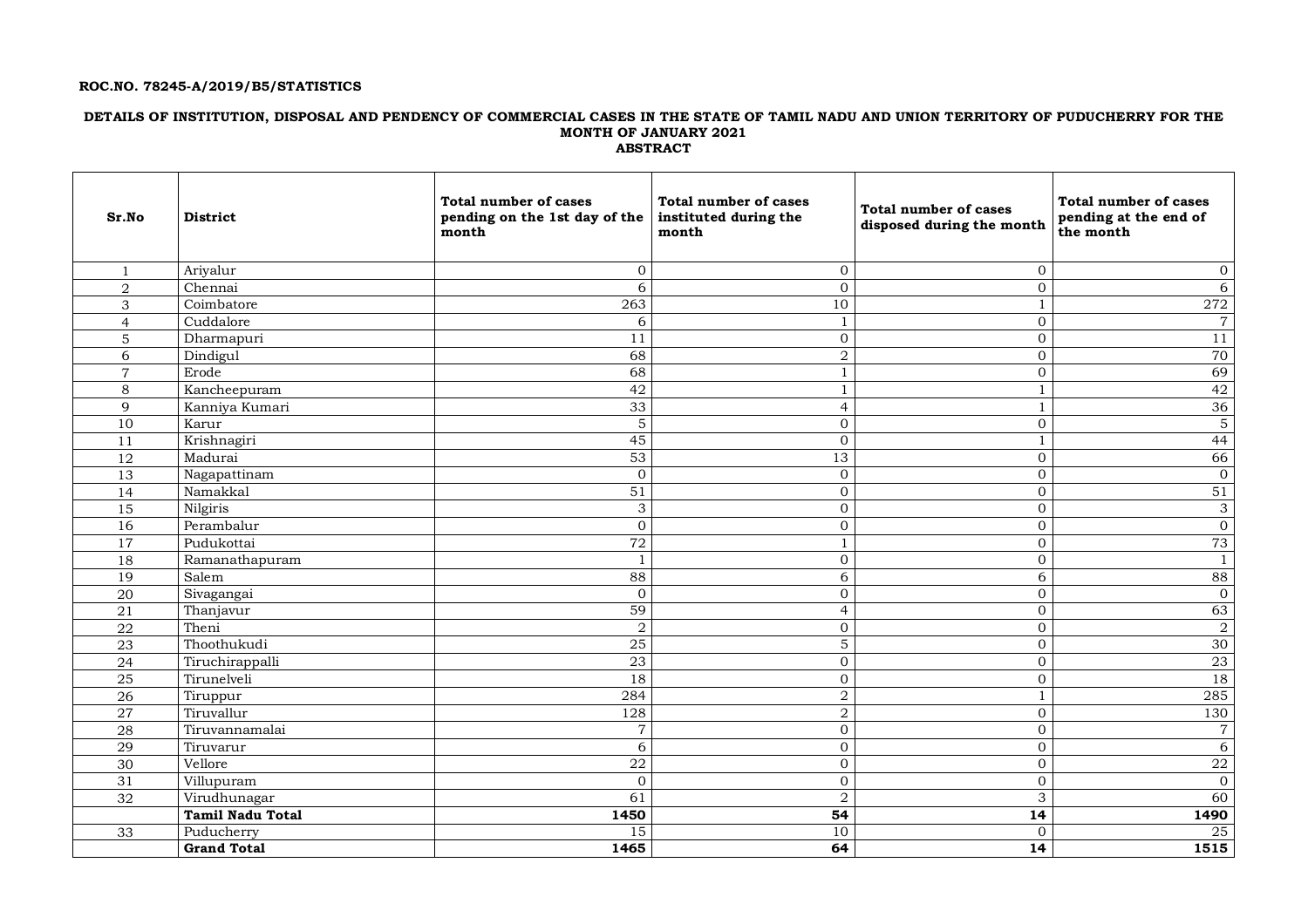## **JANUARY 2021 COMMERCIAL DIVISION OF MADRAS HIGH COURT**

| Form 1                                                        |                                                                                             |                 |                                                      |     |                          |                               |                         |                      |  |  |  |  |  |
|---------------------------------------------------------------|---------------------------------------------------------------------------------------------|-----------------|------------------------------------------------------|-----|--------------------------|-------------------------------|-------------------------|----------------------|--|--|--|--|--|
| List of cases e-filed/e-mail during the month of January 2021 |                                                                                             |                 |                                                      |     |                          |                               |                         |                      |  |  |  |  |  |
| <b>Sr.No Court</b>                                            | $\begin{array}{c c} \textbf{District} & \textbf{Case} \\ \hline \textbf{No.} & \end{array}$ |                 | <b>Petitioner Name Vs.</b><br><b>Respondent Name</b> |     | Advocate Advocate Mobile | <b>Advocate E-</b><br>mail Id | Date of<br>Registration | Date of e-<br>filing |  |  |  |  |  |
| Madras High<br>Court                                          | Chennai                                                                                     | NIL <sup></sup> | <b>NIL</b>                                           | NIL | <b>NIL</b>               | <b>NIL</b>                    | <b>NIL</b>              | <b>NIL</b>           |  |  |  |  |  |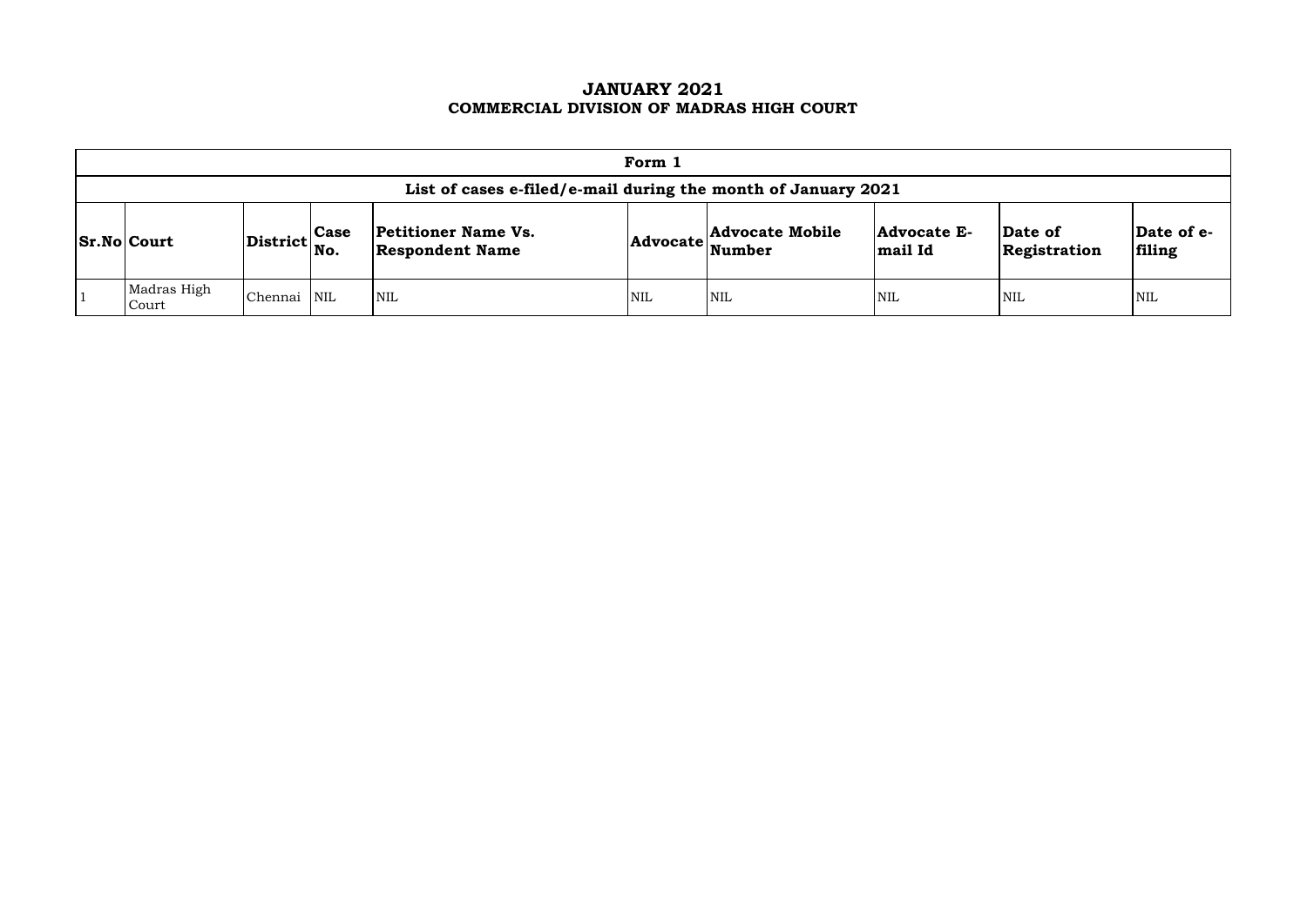|                | Form 2               |                 |                       |                                                                                                                                                               |                                                                                                            |                                         |                                      |  |  |  |  |  |  |
|----------------|----------------------|-----------------|-----------------------|---------------------------------------------------------------------------------------------------------------------------------------------------------------|------------------------------------------------------------------------------------------------------------|-----------------------------------------|--------------------------------------|--|--|--|--|--|--|
|                |                      |                 |                       | List of cases in which e-payment of Court fees was made during the month of January 2021                                                                      |                                                                                                            |                                         |                                      |  |  |  |  |  |  |
|                | <b>Sr.No Court</b>   | <b>District</b> | Case No.              | Petitioner Name Vs. Respondent Name                                                                                                                           | <b>Advocate</b>                                                                                            | Date of<br><b>Registration of Court</b> | Date of e-<br>payment<br><b>Fees</b> |  |  |  |  |  |  |
|                | Madras High<br>Court | Chennai         | <b>CS</b><br>412/2020 | P1-VEERAMANI KANNAN VS. R1-M/S SUPER AUDIO<br>(MADRAS) PVT LTD                                                                                                | 1.M/S.K.RATHINAVEL VS.<br>1.M/S.U.VINAY METHA 2.U.VIJAY<br>METHA 3.I.ZURIYATH FATHIMA                      |                                         |                                      |  |  |  |  |  |  |
| 2              | Madras High<br>Court | Chennai         | <b>CS</b><br>415/2020 | P1-DR.S.CHANDRALEKHA P2-ISHWARYA FERTILILTY<br>SERVICES PRIVATE LIMITED VS. R1-DR.ARAVIND<br><b>CHANDER</b>                                                   | 1.M/S.V.REVATHY 2.J.VENNILA<br>3.T.HEMALATHA                                                               |                                         |                                      |  |  |  |  |  |  |
| 3              | Madras High<br>Court | Chennai         | CS 2/2021             | P1-KANSAI NEROLAC PAINTS LTD VS. R1-PERUNGUDI<br>REAL ESTATES PVT LTD R-2 BRIGADE ENTERPRISES<br>LIMITED R-3 BRIGADE PROPERTIES PVT.LTD.                      | 1.M/S.G.ALWIN GODWIN 2.AKHILA<br>J.                                                                        | 09.12.2020                              | 06.12.2020                           |  |  |  |  |  |  |
| $\overline{4}$ | Madras High<br>Court | Chennai         | <b>CS</b><br>417/2020 | P1-M/S.V.V.V. AND SONS EDIBLE OILS LTD VS. R1-<br>M/S.S.G.R.(777) FOODS PVT LTD R-2<br>M/S.KAARMEGAM OIL MILLS                                                | 1.M/S.P.V.SUDAKAR 2.PAVITHRA<br>RAMANI 3.V.ANAND VS.<br>1.M/S.M.S.BHARATH<br>2.K.PREMCHANDAR 3.L.RAMPRASAD | 23.12.2020                              | 21.12.2020                           |  |  |  |  |  |  |
| $5\phantom{.}$ | Madras High<br>Court | Chennai         | CS<br>418/2020        | P1-A.D.PADMASINGH ISSAC P2- M/S.AACHI MASALA<br>FOODS PVT. LTD. VS. R1-D.RAJA SINGH                                                                           | 1.M/S.C.DANIEL 2.GLADYS DANIEL<br>3.V.REVATHY                                                              |                                         |                                      |  |  |  |  |  |  |
| 6              | Madras High<br>Court | Chennai         | CS 6/2021             | P1-M/S.SCREEN SCENE MEDIA ENTERTAINMENT PVT.<br>LTD. VS. R1-LIGHT HOUSE MOVIE MAKERS LLP R-2<br>B. MADHUSUDHANA REDDY R-3 SARASWATHI FILMS<br><b>DIVISION</b> | 1.M/S.VIJAYALAKSHMI RAJAGOPAL<br>2. TANYA KAPOOR 3.S. SHANMITHA                                            | 07.01.2021                              | 04.01.2021                           |  |  |  |  |  |  |
| $\overline{7}$ | Madras High<br>Court | Chennai         | CS 7/2021             | P1-SEVEN SCREEN STUDIO VS. R1-BHARAT SANCHAR<br>NIGAM LIMITED R-2 MAHANAGAR TELEPHONE NIGAM<br>LIMITED And 36 other Respondents                               | 1.M/S.VIJAYAN SUBRAMANIAN<br>2.M.V.BHASKAR 3.A.MURALI                                                      | 05.01.2021                              | 04.01.2021                           |  |  |  |  |  |  |
| 8              | Madras High<br>Court | Chennai         | CS 4/2021             | P1-M/S.VERTIV CAPITAL INC. P-2 M/S.VERTIV INC. P-3<br>M/S.GNARITAS INC. VS. R1-M/S.CETEX<br>PETROCHEMICALS LIMITED                                            | 1.M/S.K.SURENDAR 2.CHENTHOORI<br>PUGAZENDHI                                                                | 07.10.2020                              | 06.10.2020                           |  |  |  |  |  |  |
| 9              | Madras High<br>Court | Chennai         | CS 5/2021             | P1-AADHARSHA CHITRALAYA PVT. LTD. VS. R1-<br>ARIVAZHAGAN VENKATACHALAM R-2 M/S.ALLIN<br><b>PICTURES</b>                                                       | 1.M/S.R.PARTHASARATHY 2.RAHUL<br><b>BALAJI 3.B.MADHAN BABU</b>                                             |                                         |                                      |  |  |  |  |  |  |
| $ 10\rangle$   | Madras High<br>Court | Chennai         | CS 9/2021             | P1-M/S.CARBORUNDUM UNIVERSAL LTD VS. R1-<br><b>KAILASH JAIN</b>                                                                                               | 1.M/S.ARUN C.MOHAN<br>2. VASUNDHARA ARUN 3. BRINDA<br><b>MOHAN</b>                                         | 04.01.2021                              | 04.01.2021                           |  |  |  |  |  |  |
| $ 11\rangle$   | Madras High<br>Court | Chennai         | CS 10/2021            | P1-CURATIO HEALTH CARE (I) PRIVATE LIMITED Vs R1-<br>MAHARASHTRA SAFE CHEMISTS AND DISTRIBUTORS.<br><b>ALLIANCE LIMITED</b>                                   | 1.M/S.M.S.BHARATH<br>2.K.PREMCHANDAR 3.L.RAMPRASAD                                                         |                                         |                                      |  |  |  |  |  |  |
| 12             | Madras High<br>Court | Chennai         | <b>CS</b><br>412/2020 | P1-VEERAMANI KANNAN VS. R1-M/S SUPER AUDIO<br>(MADRAS) PVT LTD                                                                                                | 1.M/S.K.RATHINAVEL VS.<br>1.M/S.U.VINAY METHA 2.U.VIJAY<br>METHA 3.I.ZURIYATH FATHIMA                      | 11.01.2021                              | 07.01.2021                           |  |  |  |  |  |  |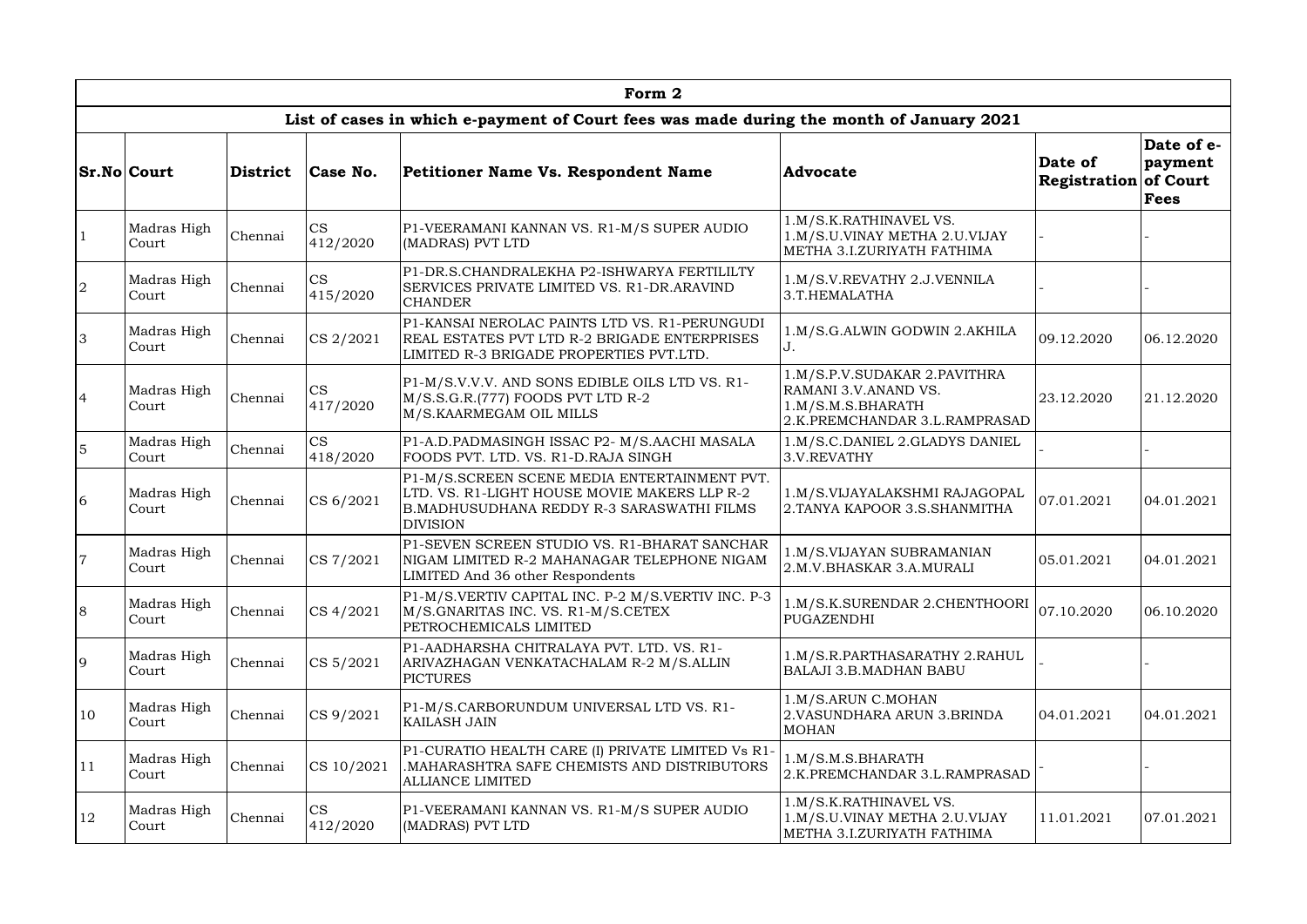| Form 3                                                                                                |                |            |                                                      |            |                                  |                                   |  |  |  |  |  |  |  |
|-------------------------------------------------------------------------------------------------------|----------------|------------|------------------------------------------------------|------------|----------------------------------|-----------------------------------|--|--|--|--|--|--|--|
| List of cases in which Electronic Service of Process has taken place during the month of January 2021 |                |            |                                                      |            |                                  |                                   |  |  |  |  |  |  |  |
| <b>Sr.No Court</b>                                                                                    | District       | Case No.   | <b>Petitioner Name Vs.</b><br><b>Respondent Name</b> |            | Advocate Date of<br>Registration | Date of Electro<br><b>Process</b> |  |  |  |  |  |  |  |
| Madras High<br>Court                                                                                  | <b>Chennai</b> | <b>NIL</b> | <b>NIL</b>                                           | <b>NIL</b> | <b>NIL</b>                       | NIL                               |  |  |  |  |  |  |  |

# **of Electronic Service of**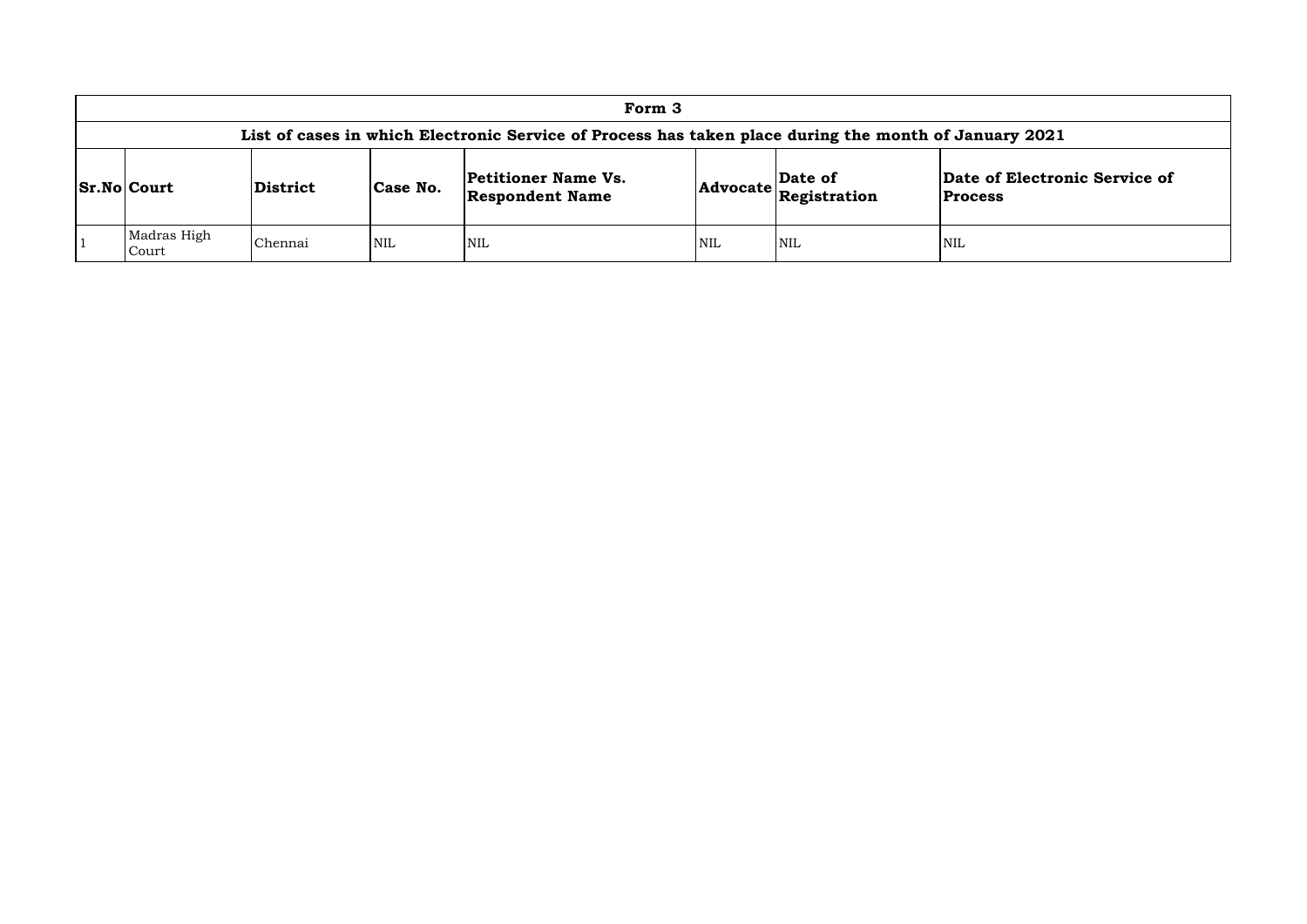| Form 4       |                   |          |                   |           |            |                                                                                |  |  |  |  |  |  |  |
|--------------|-------------------|----------|-------------------|-----------|------------|--------------------------------------------------------------------------------|--|--|--|--|--|--|--|
|              |                   |          |                   |           |            | List of total no. of cases randomly allocated during the month of January 2021 |  |  |  |  |  |  |  |
| <b>Sr.No</b> | Court             | District | <b>Court Name</b> | Court No. | Case Type  | <b>Case Count (No. of cases rand</b>                                           |  |  |  |  |  |  |  |
|              | Madras High Court | Chennai  | Commercial        |           | Civil Suit | 521                                                                            |  |  |  |  |  |  |  |

# **domly allocated)**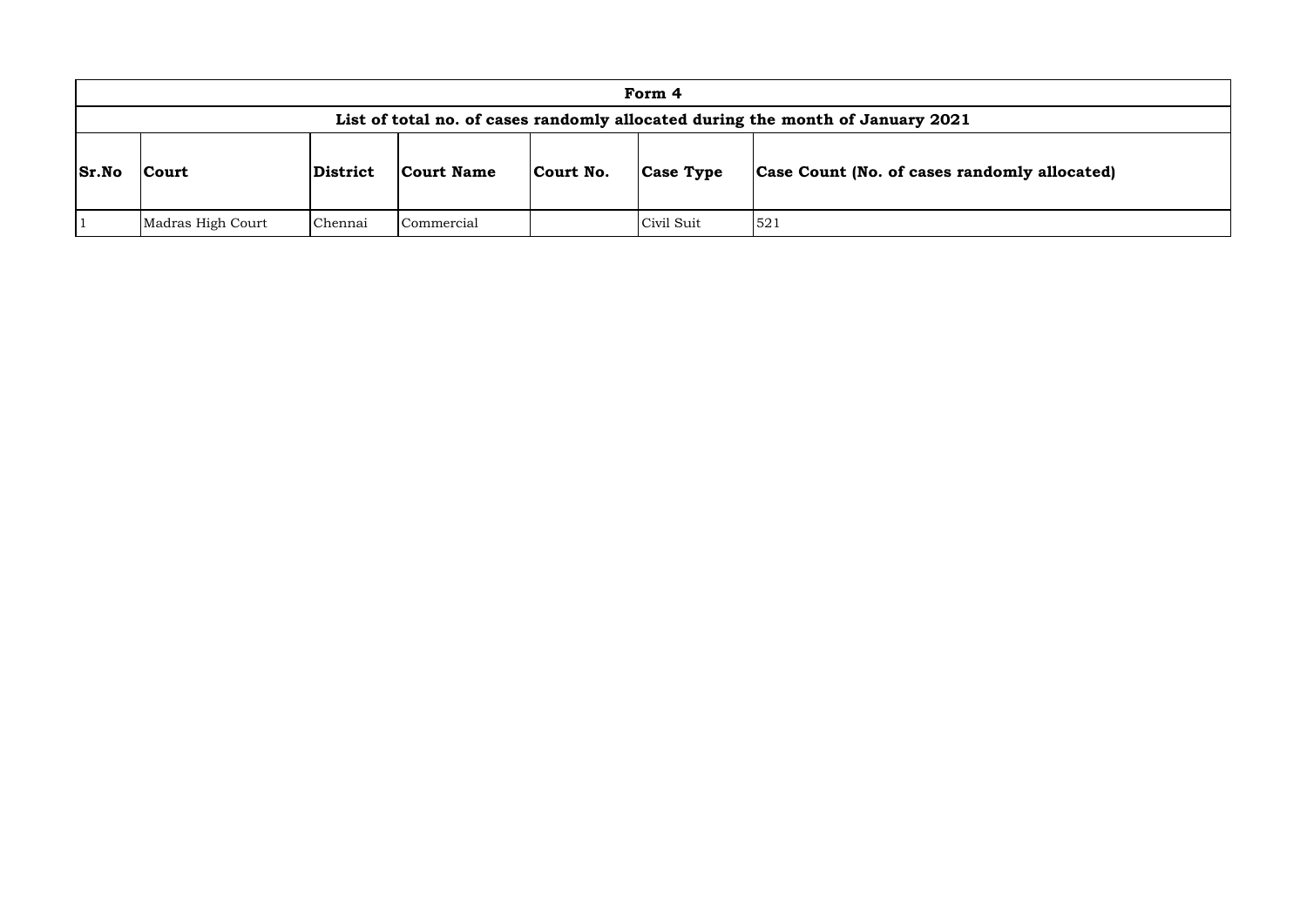|                  | Form 5               |                 |             |                                                                                                                                           |                                                                                                                                      |                             |                                                     |  |  |  |  |  |  |
|------------------|----------------------|-----------------|-------------|-------------------------------------------------------------------------------------------------------------------------------------------|--------------------------------------------------------------------------------------------------------------------------------------|-----------------------------|-----------------------------------------------------|--|--|--|--|--|--|
|                  |                      |                 |             | List of cases in which Case Management Hearing was held during the month of January 2021                                                  |                                                                                                                                      |                             |                                                     |  |  |  |  |  |  |
| Sr.<br><b>No</b> | Court                | <b>District</b> | Case No.    | <b>Petitioner Name Vs. Respondent Name</b>                                                                                                | <b>Advocate</b>                                                                                                                      | Date of<br>Registratio<br>n | Date of Case<br><b>Management</b><br><b>Hearing</b> |  |  |  |  |  |  |
|                  | Madras High<br>Court | Chennai         |             | P1-M/S.GREEN MEDIA DESIGNS VS. R1-<br>CS 518/2016   M/S.VIJAYA BHARGAVI R-2 M/S.REAL IMAGE<br>MEDIA R-3 M/S.GEMINI COLOUR LABORATORY      | 1.M/S.CHENNAI LAW ASSO 2.M.L.JOSEPH<br>3.K.SUBHASHINI SURESH VS. 1.M/S.AAV<br><b>PARTNERS</b>                                        | 04/08/16                    | 04/01/2021                                          |  |  |  |  |  |  |
| $\overline{2}$   | Madras High<br>Court | Chennai         | CS 477/2017 | P1-M/S.INDIAN OIL CORPORATION LTD VS. R1-<br>R.THIRUMALAI                                                                                 | 1.M/S.MOHAMMED FAYAZ ALI VS.<br>1.M/S.S.RAVEEKUMAR 2.M.HARIHARAN                                                                     |                             | 04/01/2021                                          |  |  |  |  |  |  |
| 3                | Madras High<br>Court | Chennai         | CS 822/2013 | P1-UNIMED TECHNOLOGIES LTD P-2 SUN<br>PHARMACEUTICAL INDUSTRIES VS. R1-CADILA<br>HEALTHCARE LTD R2-R-2 ZYDUS HEALTHCARE<br><b>LIMITED</b> | 1.M/S.ARUN.C.MOHAN 2.BRINDA MOHAN<br>3.S.SUBA SHINY VS. 1.M/S.C.DANIEL<br>2.GLADYS DANIEL                                            | 29-11-2013                  | 06/01/2021                                          |  |  |  |  |  |  |
|                  | Madras High<br>Court | Chennai         | CS 91/2018  | P1-M/S ALLIED INVESTMENTS AMP P-2 M/S<br>ZENITH REAL ESTATES VS. R1-M/S.SAI SUPREME<br><b>HOLDINGS</b>                                    | 1.M/S.BFS LEGAL 2.K.M.AASIMSHEHZAD<br>3.P.V.BALASUBRAMANIAM VS. 1.M/S.ARUN<br><b>KARTHIK MOHAN 2.SUHRITH</b><br><b>PARTHASARATHY</b> | 07/02/2018                  | 06/01/2021                                          |  |  |  |  |  |  |
| 5                | Madras High<br>Court | Chennai         | CS 555/2015 | P1-M/S.PENNA CEMENT INDUSTRIES VS. R1-<br>M/S.URBAN TREE INFRASTRUCTURE R-2 ABHINAY<br>MEHTA R-3 ABHISHEK MEHTA                           | 1.M/S.S.VENKATESAN 2.UMA VENKATESAN<br>3.S.KRISHNA RAO VS. 1.M/S.AAV PARTNERS<br>2.A.PREMKUMAR 3.S.SENTHIL                           | 10/07/2015                  | 07/01/2021                                          |  |  |  |  |  |  |
| 6                | Madras High<br>Court | Chennai         | CS 643/2019 | P1-M/S.PENNA CEMENT INDUSTRIES LTD VS. R1-<br>M/S.OSYAN PROPERTY-CHENNAI R-2 ABHINAY<br>MEHTA R-3 ABHISHEK MEHTA                          | 1.M/S.A.E.RAVICHANDRAN                                                                                                               |                             | 07/01/2021                                          |  |  |  |  |  |  |
| $\overline{7}$   | Madras High<br>Court | Chennai         |             | P1-M/S.PENNA CEMENT INDUSTRIES VS. R1-<br>CS 560/2015   M/S.INFINITE SALTS WORLDWIDE R-2 ABHINAY<br>MEHTA R-3 ABHISHEK MEHTA              | 1.M/S.S.VENKATESAN 2.UMA VENKATESAN<br>3.S. KRISHNA RAO VS. 1.M/S. AAV PARTNERS<br>2.A.PREMKUMAR 3.S.SENTHIL                         |                             | 07/01/2021                                          |  |  |  |  |  |  |
| 8                | Madras High<br>Court | Chennai         |             | P1-M/S.PENNA CEMENT INDUSTRIES Limited VS.<br>CS 562/2015   R1-M/S. OSYAN PROPERTY (INDIA) R-2 MR<br>ABHINAY MEHTA R-3 MR ABHISHEK MEHTA  | 1.M/S.S.VENKATESAN 2.UMA VENKATESAN<br>3.S. KRISHNA RAO VS. 1.M/S. AAV PARTNERS<br>2.A.PREMKUMAR 3.S.SENTHIL                         | 13-07-2015                  | 07/01/2021                                          |  |  |  |  |  |  |
| 9                | Madras High<br>Court | Chennai         | CS 571/2013 | P1-SYMED LABS LIMITED VS. R1-MR.ALLA<br>VENKATA REDDY R-2 LEE PHARMA LIMITED                                                              | 1.M/S.BRINDA MOHAN 2.S.SUBA SHINY<br>3.S.DIWAKAR VS. 1.M/S.YOGESH<br>KANNADASAN 2.N.SIVABHARATHI<br>3.B.KARTHIK                      | 27-08-2013                  | 11/01/2021                                          |  |  |  |  |  |  |
| 10               | Madras High<br>Court | Chennai         | CS 259/2017 | P1-N.RANGA RAO & SONS PVT.LTD. VS. R1-SREE<br>ANNAPOORNA AGRO FOODS                                                                       | 1.M/S.RAJESH RAMANATHAN 2.VIJAYA<br>NATARAJAN 3.S.DIWAKAR VS. 1.M/S.RAMJI<br>2.R.SATHISHKUMAR 3.R.GOPIKA                             |                             | 11/01/2021                                          |  |  |  |  |  |  |
| 11               | Madras High<br>Court | Chennai         | CS 734/2009 | P1-M/S.PYRAMID SAIMIRA PRODUCTION LTD., VS.<br>R1-M/S.SREE RAAM FILMS PVT LTD.,                                                           | 1. MR.A.CHIDAMBARAM VS. 1.M/S.R.PRASAD<br>2.D.NAGESH BABU 3.R.RAMESH                                                                 | 24-08-2009                  | 18-01-2021                                          |  |  |  |  |  |  |
| 12               | Madras High<br>Court | Chennai         | CS 334/2016 | P1-LEGRANT FRANCE P-2 NOVATEUR ELECTRICAL<br>AND VS. R1-ASWIN SEKAR R-2 SUBRAMANI And 12                                                  | 1.M/S.ARUN C MOHAN 2.VASUNDHARA ARUN<br>3. BRINDHA MOHAN VS. 1.M/S. MURUGESH                                                         | 17-06-2016                  | 18-01-2021                                          |  |  |  |  |  |  |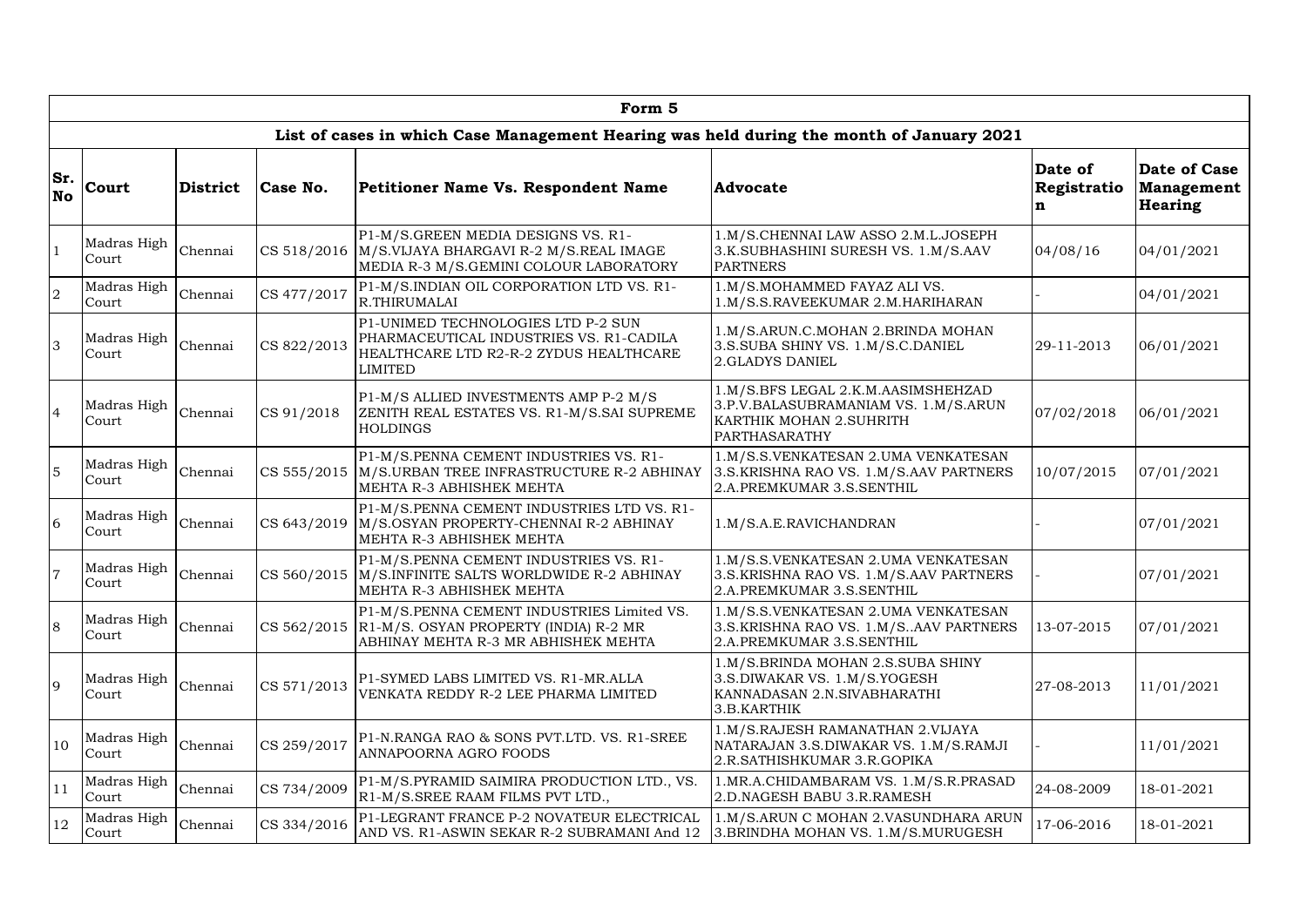|           | Form 5               |                 |                                                                                          |                                                                                                                                                                                                    |                                                                                                                                                 |                             |                                              |  |  |  |  |  |  |
|-----------|----------------------|-----------------|------------------------------------------------------------------------------------------|----------------------------------------------------------------------------------------------------------------------------------------------------------------------------------------------------|-------------------------------------------------------------------------------------------------------------------------------------------------|-----------------------------|----------------------------------------------|--|--|--|--|--|--|
|           |                      |                 |                                                                                          | List of cases in which Case Management Hearing was held during the month of January 2021                                                                                                           |                                                                                                                                                 |                             |                                              |  |  |  |  |  |  |
| <b>No</b> | Sr. Court            | <b>District</b> | Case No.                                                                                 | Petitioner Name Vs. Respondent Name                                                                                                                                                                | <b>Advocate</b>                                                                                                                                 | Date of<br>Registratio<br>n | Date of Case<br>Management<br><b>Hearing</b> |  |  |  |  |  |  |
|           |                      |                 |                                                                                          | other Respondents                                                                                                                                                                                  | KASIVEL 2.A.RAJA MOHAMED                                                                                                                        |                             |                                              |  |  |  |  |  |  |
| 13        | Madras High<br>Court | Chennai         | CS 591/2019                                                                              | P1-AKS JEWELLERY VS. R1-THE NEW INDIA<br><b>ASSURANCE CO.LTD</b>                                                                                                                                   | 1.M/S.N.P.VIJAY KUMAR 2.R.PRADEEP VS.<br>1.M/S.S.R.SUNDAR 2.A.S.SUBRAMANIAN<br>3.P.SURESH SRINIVASN                                             | 01/10/2019                  | 18-01-2021                                   |  |  |  |  |  |  |
| 14        | Madras High<br>Court | Chennai         |                                                                                          | P1-MILLENNIUM DETERGENTS & Chemicals Sdn<br>Bhd R2-Rep.by POA T.R.Bhaskar VS. R1-<br>CS 459/2016   M/S.SAUNDARYA ASSOCIATES R-2<br>M.KARUNANIDHI R-3 A.MANIVASAKAM R-4<br>M/S.WEGO R-5 S.VENKATRAJ | 1.M/S.B.CHANDRASEKARAN 2.RAJKISHORE<br>BHAGWATSARAN VS. 1.M/S.RAMALINGAM &<br>ASSO 2.M/S.S.P.PRABAKARAN                                         | 14-06-2016                  | 20-01-2021                                   |  |  |  |  |  |  |
| 15        | Madras High<br>Court | Chennai         | CS 915/2017                                                                              | P1-M/S SUN TV NETWORK LTD VS. R1-M/S<br>MADURAI KRISHNA NETWORK PRIVATE LIMITED                                                                                                                    | 1.S.SNEHA 2.M.A.VIMAL MOHAN 3.V.DINESH<br>RAJA VS. 1.M/S.C.DANIEL 2.GLADYS DANIEL<br>3.V.REVATHY                                                | 22-11-2017                  | 20-01-2021                                   |  |  |  |  |  |  |
| 16        | Madras High<br>Court | Chennai         | CS 81/2018                                                                               | P1-C.T.SUNDARAM VS. R1-M/S VARSHA<br>CONSTRUCTION R-2 MILITARY ENGINEERING<br>SERVICES R-3 MADRAS REGIMENTAL CENTRE                                                                                | 1.M/S.PAUL AND PAUL 2.J HUDSON SAMUEL<br>& PARTNERS VS. 1.M/S.SURANA & SURANA<br>2.G.KALYAN JHABAKH<br>3.M/S.VENKATASWAMY BABU                  | 02/02/2018                  | 20-01-2021                                   |  |  |  |  |  |  |
| 17        | Madras High<br>Court | Chennai         | CS 334/2018                                                                              | P1-NETSWEEPER INC., A COMPANY VS. R1-<br>NETSWEEPER TECHNOLOGIES PVT. Ltd R-2<br>C.GAJAPATHY and 4 other Respondents                                                                               | 1.M/S.FOX MANDAL & ASSOCIATES VS.<br>I.M/S.S.JAYACHANDRAN 2.S.JAYASEELAN                                                                        | 29-05-2018                  | 20-01-2021                                   |  |  |  |  |  |  |
| 18        | Madras High<br>Court | Chennai         | CS 751/2014                                                                              | P1-A SQUARE HOUSING DEVELOPMENT PVT LTD.,<br>VS. R1-LAKKNA HOUSING PVT LTD R-2<br>T.M.G.ASSOCIATES R-3 TULIA INFRASTRUCTURES<br>PVT.,LTD., R-4 AHMED AADHIL                                        | 1.M/S.M.KAMALANATHAN 2.JANA<br>GOVARTHANA MAHESWARAN 3.JANA<br>NARAYANA VIGHNESHWARAN VS.<br>1.M/S.S.PARISUTHAM 2.D.SAIRAMKUMAR<br>3.P.B.BALAJI | 17-11-2014                  | 25-01-2021                                   |  |  |  |  |  |  |
| 19        | Madras High<br>Court | Chennai         | CS 91/2018                                                                               | P1-M/S ALLIED INVESTMENTS AMP Housing P.Ltd,<br>P-2 M/S ZENITH REAL ESTATES VS. R1-M/S.SAI<br>SUPREME HOLDINGS Co. Pvt.Ltd.                                                                        | 1.M/S.BFS LEGAL 2.K.M.AASIMSHEHZAD<br>3.P.V.BALASUBRAMANIAM VS. 1.M/S.ARUN<br><b>KARTHIK MOHAN 2.SUHRITH</b><br>PARTHASARATHY                   | 07/02/2018                  | 25-01-2021                                   |  |  |  |  |  |  |
| 20        | Madras High<br>Court | Chennai         | P1-M/S.R.K.M.POWERGEN PRIVATE Ltd., VS. R1-JAI<br>CS 366/2016<br>BALAJI INDISTRIES LTD., |                                                                                                                                                                                                    | 1.M/S.S.RAMACHANDRAN 2.T.SUDHANRAJ<br>VS. 1.M/S.K.V.SHANMUGANATHAN<br>2.V.VAIJAYANTHIMALA 3.R.M.D.NAZARULLAH                                    |                             | 25-01-2021                                   |  |  |  |  |  |  |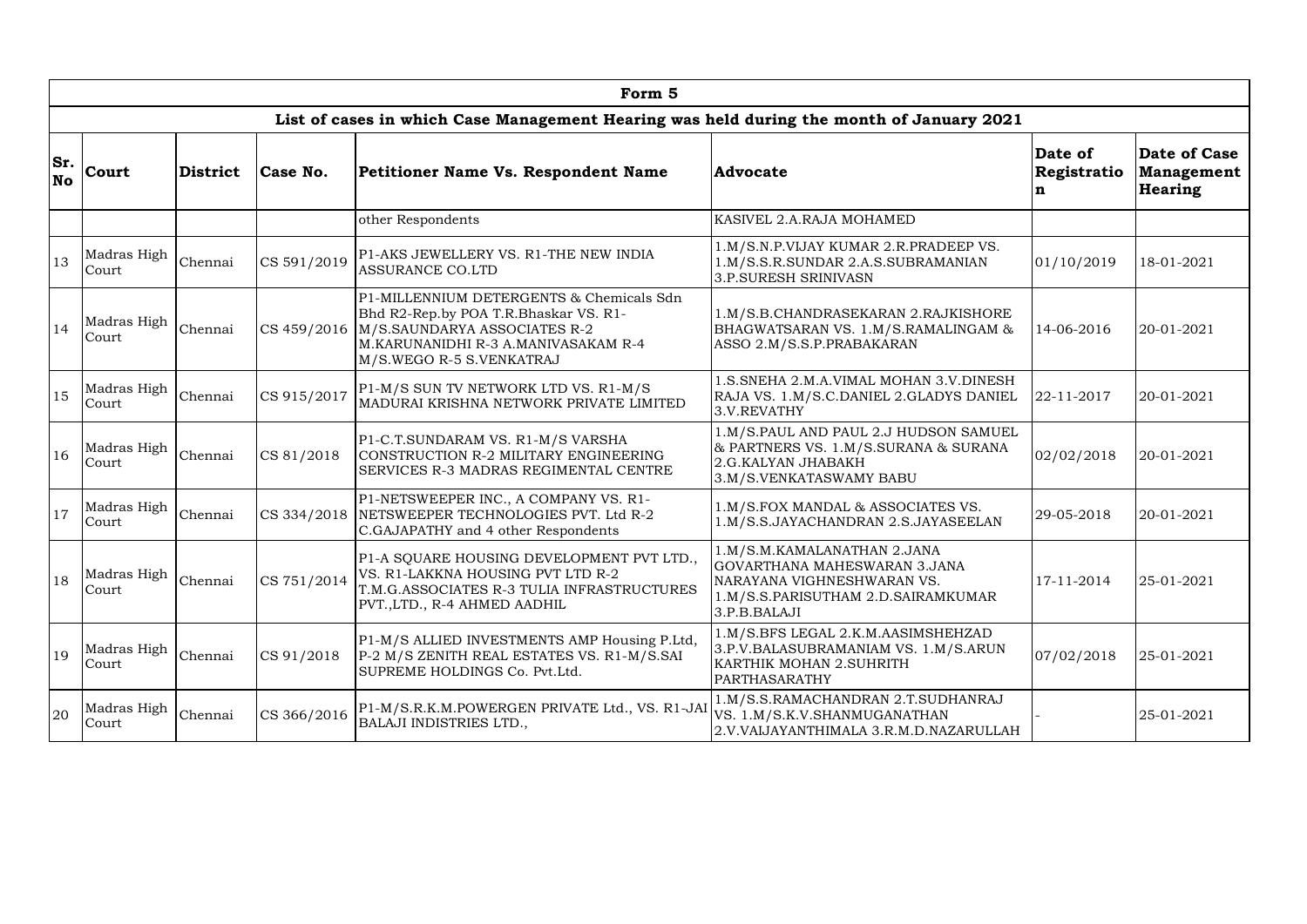|                                 | Form 6                      |                            |                           |                                                                                                                                                                                                                  |                                                                                                      |                             |                                                                                                                                                 |                                          |                          |                                                                         |                                       |                                                                                                            |                           |
|---------------------------------|-----------------------------|----------------------------|---------------------------|------------------------------------------------------------------------------------------------------------------------------------------------------------------------------------------------------------------|------------------------------------------------------------------------------------------------------|-----------------------------|-------------------------------------------------------------------------------------------------------------------------------------------------|------------------------------------------|--------------------------|-------------------------------------------------------------------------|---------------------------------------|------------------------------------------------------------------------------------------------------------|---------------------------|
|                                 |                             |                            |                           |                                                                                                                                                                                                                  | Contested commercial cases disposed during the month of January 2021                                 |                             |                                                                                                                                                 |                                          |                          |                                                                         |                                       |                                                                                                            |                           |
| Sr.N<br>$\overline{\mathbf{o}}$ |                             | Cour   Distri<br><b>ct</b> | Case<br>No.               | <b>Petitioner</b><br>Name Vs.<br>Respondent<br><b>Name</b>                                                                                                                                                       | <b>Advocate</b>                                                                                      | Date of<br>Registrati<br>on | Whether<br>Urgent<br><b>Relief</b><br>was<br>sought<br>and Pre-<br>Instituti<br>on<br><b>Mediatio</b><br>n did not<br>take<br>place<br>(Yes/No) | Date of<br><b>Decisio</b><br>$\mathbf n$ | <b>Days</b><br>for<br>al | <b>Nature of</b><br><b>Disposal</b><br>dispos   (Contested/Sett<br>led) | Date of<br>executi<br>on of<br>decree | <b>Number</b><br>of days<br>for<br>executi<br>on of<br>decree<br>from<br>date of<br>decisio<br>$\mathbf n$ | Act<br><b>Sectio</b><br>n |
|                                 | Madr<br>as<br>High<br>Court | Chenna                     | <b>CS</b><br>347/20<br>20 | $P1-M/S.STAR$<br>MUSIC VS. R1-<br><b>RASHEED</b><br>PADINHARAYIL R-<br>2 ABDUL MAJITH                                                                                                                            | 1.M/S.M.V.SWAROOP<br>2.H.S.HREDAI<br><b>3.V.PRASHANTH KIRAN</b>                                      | 02/12/2020                  |                                                                                                                                                 | 05/01/20<br>21                           |                          | Dismissed as<br>Withdrawal                                              |                                       |                                                                                                            |                           |
| 2                               | Madr<br>as<br>High<br>Court | Chenna<br>i                | <b>CS</b><br>701/20<br>14 | P1-BHARAT<br><b>BALAR P-2 WHITE</b><br><b>LION TRADING</b><br>PRIVATE LTD VS.<br>R1-RAJENDRA<br><b>DISTRIBUTORS</b><br>R <sub>2</sub> -SHA<br><b>MAHENDRA</b><br><b>KUMAR ASURAM</b><br>R-3 SHA ASURAM<br>MADAJI | 1.M/S.ARUN C MOHAN<br>2.M/S.S.SATHIAMURTH<br>I 3.S.RAGHUPATHI VS.<br>1.M/S.SURANA &<br><b>SURANA</b> | 31/10/2014                  |                                                                                                                                                 | 07/01/20<br>21                           |                          | Dismissed as<br>Withdrawal                                              |                                       |                                                                                                            |                           |
| 3                               | Madr<br>as<br>High<br>Court | Chenna                     | <b>CS</b><br>19           | P1-HATSUN AGRO<br>PRODUCT LTD VS.<br>R <sub>1</sub> -M/S.AROGYA<br>717/20 RAHASYA PVT.LTD<br><b>R-2 AMRUT LAL</b><br>SIVANAND PATEL                                                                              | 1.M/S.SURANA &<br>SURANA 2.G.KALYAN<br>JHABAKH VS. 1.MRS.<br><b>VIJAYA BHARATHI</b>                  | 16/12/2019                  |                                                                                                                                                 | 07/01/20 <br>21                          |                          | Decreed                                                                 |                                       |                                                                                                            |                           |
| $\overline{4}$                  | Madr<br>as<br>High<br>Court | Chenna                     | <b>CS</b><br>149/20<br>20 | P1-ACOLYTE SOFT<br>PVT. LIMITED VS.<br>$R1-$<br>M/S.KONDADUVO<br>M<br>ENTERTAINMENT                                                                                                                              | $1.M/S.$ RUGAN AND<br>ARYA VS. 1.M/S.ABDUL<br><b>SALEEM</b><br>2.S.SARAVANAN                         | 03/06/2020                  |                                                                                                                                                 | 07/01/20 <br>21                          |                          | Decreed                                                                 |                                       |                                                                                                            |                           |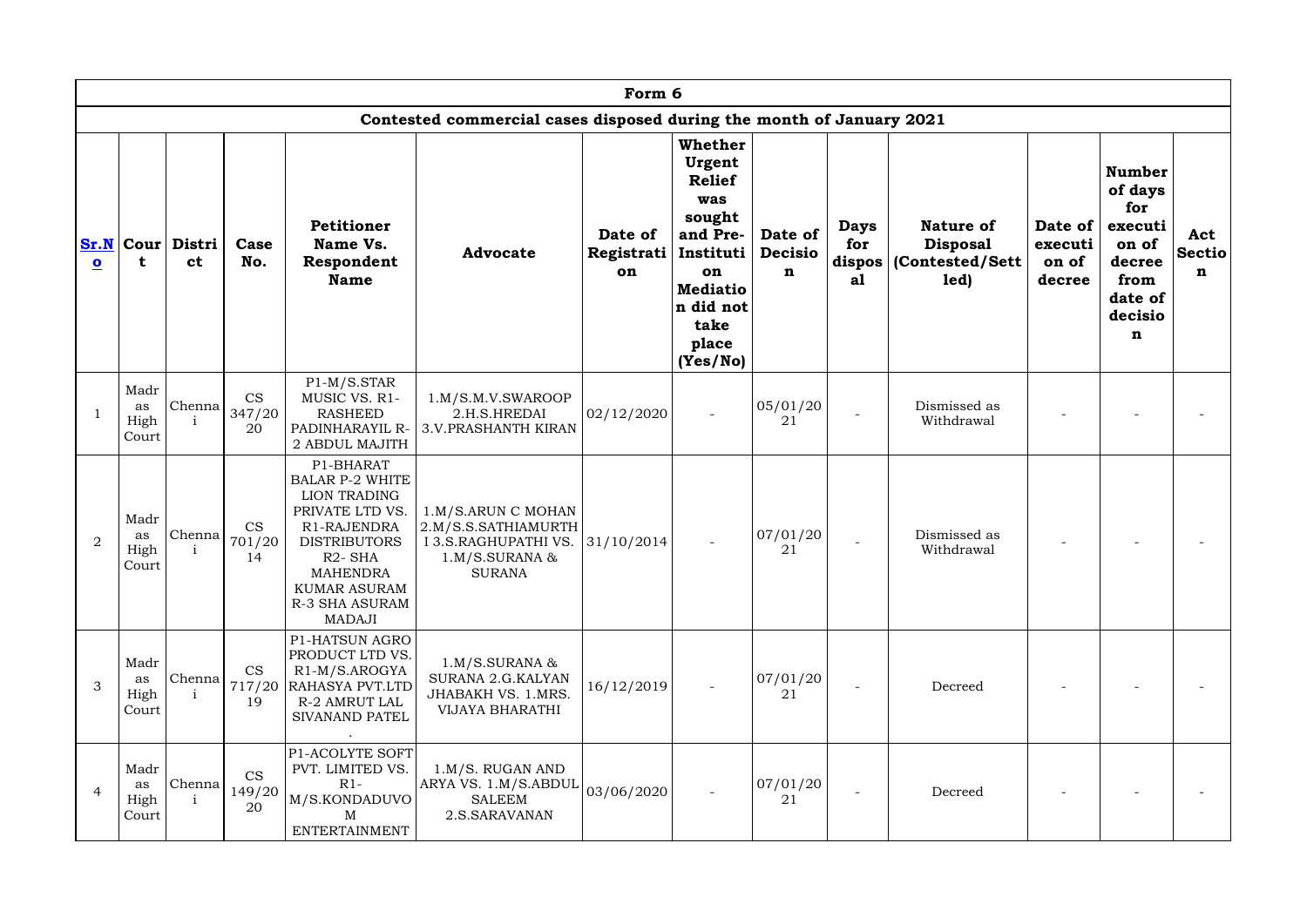|                         | Form 6                      |                                   |                                              |                                                                                                                      |                                                                                                           |                             |                                                                                                                                                          |                                |                          |                                                                         |                                       |                                                                                                  |                           |
|-------------------------|-----------------------------|-----------------------------------|----------------------------------------------|----------------------------------------------------------------------------------------------------------------------|-----------------------------------------------------------------------------------------------------------|-----------------------------|----------------------------------------------------------------------------------------------------------------------------------------------------------|--------------------------------|--------------------------|-------------------------------------------------------------------------|---------------------------------------|--------------------------------------------------------------------------------------------------|---------------------------|
|                         |                             |                                   |                                              |                                                                                                                      | Contested commercial cases disposed during the month of January 2021                                      |                             |                                                                                                                                                          |                                |                          |                                                                         |                                       |                                                                                                  |                           |
| $\overline{\mathbf{o}}$ |                             | Sr.N   Cour   Distri<br><b>ct</b> | Case<br>No.                                  | <b>Petitioner</b><br>Name Vs.<br>Respondent<br><b>Name</b>                                                           | <b>Advocate</b>                                                                                           | Date of<br>Registrati<br>on | <b>Whether</b><br>Urgent<br><b>Relief</b><br>was<br>sought<br>and Pre-<br>Instituti  <br>on<br><b>Mediatio</b><br>n did not<br>take<br>place<br>(Yes/No) | Date of<br><b>Decisio</b><br>n | <b>Days</b><br>for<br>al | <b>Nature of</b><br><b>Disposal</b><br>dispos   (Contested/Sett<br>led) | Date of<br>executi<br>on of<br>decree | <b>Number</b><br>of days<br>for<br>executi<br>on of<br>decree<br>from<br>date of<br>decisio<br>n | Act<br><b>Sectio</b><br>n |
|                         |                             |                                   |                                              | R-2 P.MADAN R-3<br>S.VENKATARAMA<br>N R-4 GOUTHAM<br><b>VASUDEV MENON</b><br><b>R-5 RESHMA</b><br><b>GHATALA</b>     |                                                                                                           |                             |                                                                                                                                                          |                                |                          |                                                                         |                                       |                                                                                                  |                           |
| 5                       | Madr<br>as<br>High<br>Court | Chenna                            | <b>CS</b><br>110/20<br>20                    | $P1-M/S.APEX$<br><b>LABORATORIES</b><br>PVT.LTD VS. R1-<br><b>HELBREDE</b><br>HEALTHCARE LTD                         | 1.M/S.R.SATHISH<br>KUUMAR 2.G.RAMJI<br>3.R.GOPIKA VS.<br>1.M/S.SHABNAM BANU<br>2.T.SUSHIL SARAYU          | 05/03/2020                  |                                                                                                                                                          | 11/01/20<br>21                 |                          | Decree in terms of<br>Memo of<br>Compromise                             |                                       |                                                                                                  |                           |
| 6                       | Madr<br>as<br>High<br>Court | Chenna                            | <b>CS</b><br>129/20<br>20                    | P1-M/S.AMBUR<br>STAR BRIYANI VS.<br>$R1-M/S.STAR$<br><b>BRIYANI</b>                                                  | 1.M/S.VIJAYAN<br>SUBRAMANIAN 2.M.V<br><b>BHASKAR 3.A.MURALI</b><br>VS. 1M/S.T.DHARANI<br>2.M.Sarath Kumar | 16/03/2020                  |                                                                                                                                                          | 11/01/20<br>21                 |                          | Decree in terms of<br>Memo of<br>Compromise                             |                                       |                                                                                                  |                           |
|                         | Madr<br>as<br>High<br>Court | Chenna                            | <b>CS</b><br>277/20<br>20                    | $P1-A.D$<br>PADMASINGH<br><b>ISSAC P-2</b><br>M/S.AACHI<br><b>MASALA FOODS</b><br>PVT. LTD. VS. R1-<br>K.PERIANDAVAR | 1.M/S.C.DANIEL<br>2.GLADYS DANIEL VS.<br>1.M/S.S. EZHIL RAJ                                               | 13/10/2020                  |                                                                                                                                                          | 11/01/20<br>21                 |                          | Decree in terms of<br>Memo of<br>Compromise                             |                                       |                                                                                                  |                           |
| 8                       | Madr<br>as<br>High<br>Court |                                   | <b>CS</b><br>$ {\rm Chenna} _{572/20}$<br>03 | $P1-M/S$<br>K.A.S.ZAUNULABA<br>DIN & CO., VS.<br>R1-M/S MURTHI<br>LUNGI COMPANY                                      | 1.M/S A.PRABHAKARA<br>REDDY 2.SUNITHA K.<br>3.N.DEVI VS.<br>1.M/S.S.VISWANATHAN<br>2.S.T.VENKATA          |                             |                                                                                                                                                          | 18/01/20<br>21                 |                          | Dismissed with Cost                                                     |                                       |                                                                                                  |                           |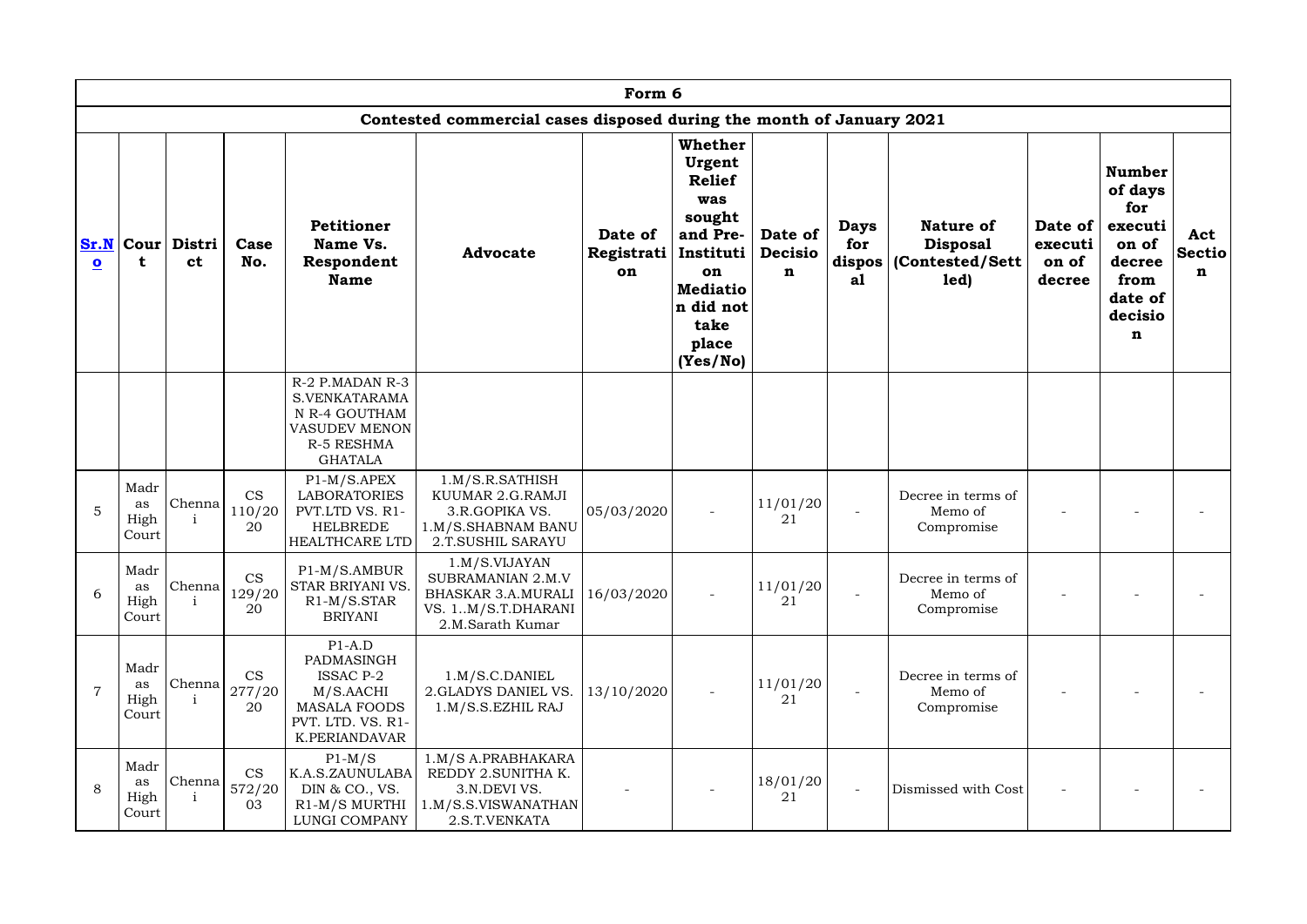|                                 | Form 6                      |                                     |                           |                                                                                                                                                                             |                                                                                                                                         |                             |                                                                                                                                                 |                                          |                          |                                                                         |                                       |                                                                                                  |                           |
|---------------------------------|-----------------------------|-------------------------------------|---------------------------|-----------------------------------------------------------------------------------------------------------------------------------------------------------------------------|-----------------------------------------------------------------------------------------------------------------------------------------|-----------------------------|-------------------------------------------------------------------------------------------------------------------------------------------------|------------------------------------------|--------------------------|-------------------------------------------------------------------------|---------------------------------------|--------------------------------------------------------------------------------------------------|---------------------------|
|                                 |                             |                                     |                           |                                                                                                                                                                             | Contested commercial cases disposed during the month of January 2021                                                                    |                             |                                                                                                                                                 |                                          |                          |                                                                         |                                       |                                                                                                  |                           |
| Sr.N<br>$\overline{\mathbf{o}}$ | t                           | Cour Distri<br><b>ct</b>            | Case<br>No.               | <b>Petitioner</b><br>Name Vs.<br>Respondent<br><b>Name</b>                                                                                                                  | <b>Advocate</b>                                                                                                                         | Date of<br>Registrati<br>on | Whether<br>Urgent<br><b>Relief</b><br>was<br>sought<br>and Pre-<br>Instituti<br>on<br><b>Mediatio</b><br>n did not<br>take<br>place<br>(Yes/No) | Date of<br><b>Decisio</b><br>$\mathbf n$ | <b>Days</b><br>for<br>al | <b>Nature of</b><br><b>Disposal</b><br>dispos   (Contested/Sett<br>led) | Date of<br>executi<br>on of<br>decree | <b>Number</b><br>of days<br>for<br>executi<br>on of<br>decree<br>from<br>date of<br>decisio<br>n | Act<br><b>Sectio</b><br>n |
|                                 |                             |                                     |                           | R-2 A.DAKSHINA<br><b>MURTHY R-3</b><br>A.D.SHEKAR                                                                                                                           | <b>NARASIMHAN</b><br>3.A.MUTHUKUMAR                                                                                                     |                             |                                                                                                                                                 |                                          |                          |                                                                         |                                       |                                                                                                  |                           |
| 9                               | Madr<br>as<br>High<br>Court | Chenna                              | <b>CS</b><br>321/20<br>20 | <b>P1-ZEE STUDIOS</b><br>LTD. VS. R1-<br><b>BHARATH</b><br>SANCHAR NIGAM<br>$LTD. R-2$<br><b>MAHANAGAR</b><br><b>TELEPHONE</b><br>NIGAM LTD. And<br>40 other<br>Respondents | 1.M/S.ARUN C.MOHAN<br>2. BRINDA MOHAN<br>3.S.KARTHIK VS.<br>$1.M/S.SHIVAKUMAR \&$<br><b>SURESH</b><br>2.M/S.A.M.AMUTHA<br><b>GANESH</b> | 11/11/2020                  |                                                                                                                                                 | 21/01/20<br>21                           |                          | Dismissed as<br>Withdrawal                                              |                                       |                                                                                                  |                           |
| 10                              | Madr<br>as<br>High<br>Court | Chenna <sup> </sup><br>$\mathbf{i}$ | <b>CS</b><br>778/20<br>14 | P1-M/S.TRANS<br>FREIGHT<br>SHIPPING VS. R1-<br>N.K.SHASHI<br><b>KUMAR</b>                                                                                                   | 1.M/S.D.SAIKUMARAN<br>2.S.JOHN VS.<br>1.M/S.K.SUMATHI                                                                                   | 26/11/2014                  |                                                                                                                                                 | 22/01/20<br>21                           | $\blacksquare$           | Dismissed with Cost                                                     |                                       |                                                                                                  |                           |
| 11                              | Madr<br>as<br>High<br>Court | Chenna                              | <b>CS</b><br>350/20<br>20 | $P1-M/S.APEX$<br><b>LABORATORIES</b><br>PVT.LTD. VS. R1-<br>M/S. ELDER<br>PROJECTS LTD                                                                                      | 1.M/S.R.SATHISH<br>KUMAR 2.G.RAMJI<br>3.R.GOPIKA VS.<br>1.M/S.V.M.VENKATRA<br>MANA<br>2.S.VISWANATHAN                                   | 02/12/2020                  |                                                                                                                                                 | 25/01/20<br>21                           |                          | Decree in terms of<br>Memo of<br>Compromise                             |                                       |                                                                                                  |                           |
| 12                              | Madr<br>as<br>High<br>Court | Chenna                              | CS<br>348/20<br>20        | P1-M/S.YANTRA<br>FINTECH (I) LTD<br>VS. R1-<br>M/S.BIOMAX                                                                                                                   | 1.M/S.AL.GANTHIMATH<br>I 2.L.PALANIMUTHU<br>3.AR.KARTHIK<br>LAKSHMANAN VS.                                                              |                             |                                                                                                                                                 | 27/01/20<br>21                           |                          | Decree in terms of<br>Memo of<br>Compromise                             |                                       |                                                                                                  |                           |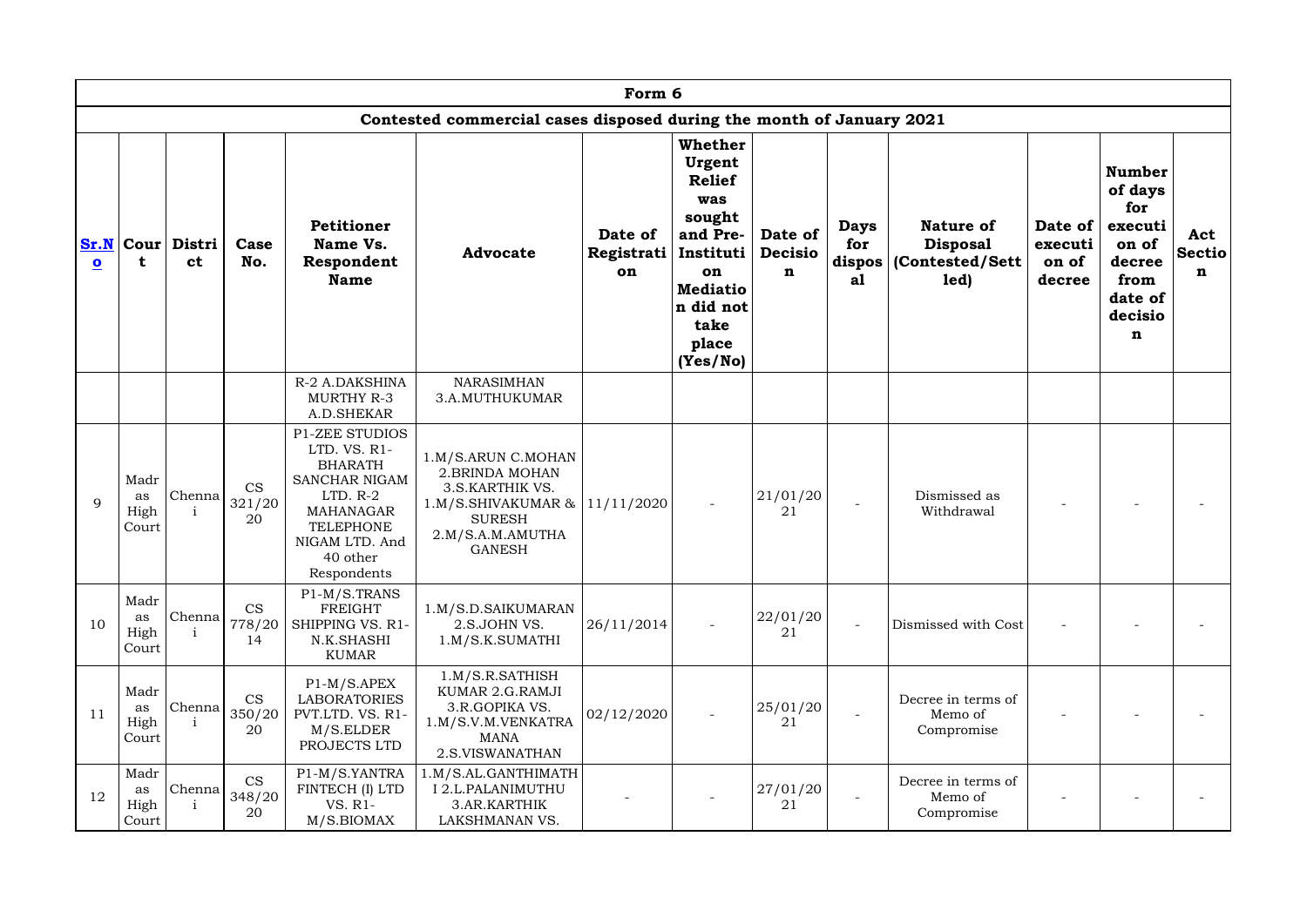|                         |                                                                      |                                   |             |                                                            |                                                                             | Form 6                      |                                                                                                                                                     |                                |                          |                                                                           |                                       |                                                                                                  |                           |  |
|-------------------------|----------------------------------------------------------------------|-----------------------------------|-------------|------------------------------------------------------------|-----------------------------------------------------------------------------|-----------------------------|-----------------------------------------------------------------------------------------------------------------------------------------------------|--------------------------------|--------------------------|---------------------------------------------------------------------------|---------------------------------------|--------------------------------------------------------------------------------------------------|---------------------------|--|
|                         | Contested commercial cases disposed during the month of January 2021 |                                   |             |                                                            |                                                                             |                             |                                                                                                                                                     |                                |                          |                                                                           |                                       |                                                                                                  |                           |  |
| $\overline{\mathbf{o}}$ | t                                                                    | Sr.N   Cour   Distri<br><b>ct</b> | Case<br>No. | <b>Petitioner</b><br>Name Vs.<br>Respondent<br><b>Name</b> | <b>Advocate</b>                                                             | Date of<br>Registrati<br>on | Whether<br>Urgent<br><b>Relief</b><br>was<br>sought<br>and Pre-<br>  Instituti  <br>on<br><b>Mediatio</b><br>n did not<br>take<br>place<br>(Yes/No) | Date of<br><b>Decisio</b><br>n | <b>Days</b><br>for<br>al | <b>Nature of</b><br><b>Disposal</b><br>dispos   (Contested/Sett  <br>led) | Date of<br>executi<br>on of<br>decree | <b>Number</b><br>of days<br>for<br>executi<br>on of<br>decree<br>from<br>date of<br>decisio<br>n | Act<br><b>Sectio</b><br>n |  |
|                         |                                                                      |                                   |             | FUELS LTD. R-2<br>M/S.IMC LIMITED                          | 1.M/S.SRICHARAN<br>RANGARAJAN<br>2.K.GOWTHAM KUMAR<br>3. ATHIBAN VIJAY A.K. |                             |                                                                                                                                                     |                                |                          |                                                                           |                                       |                                                                                                  |                           |  |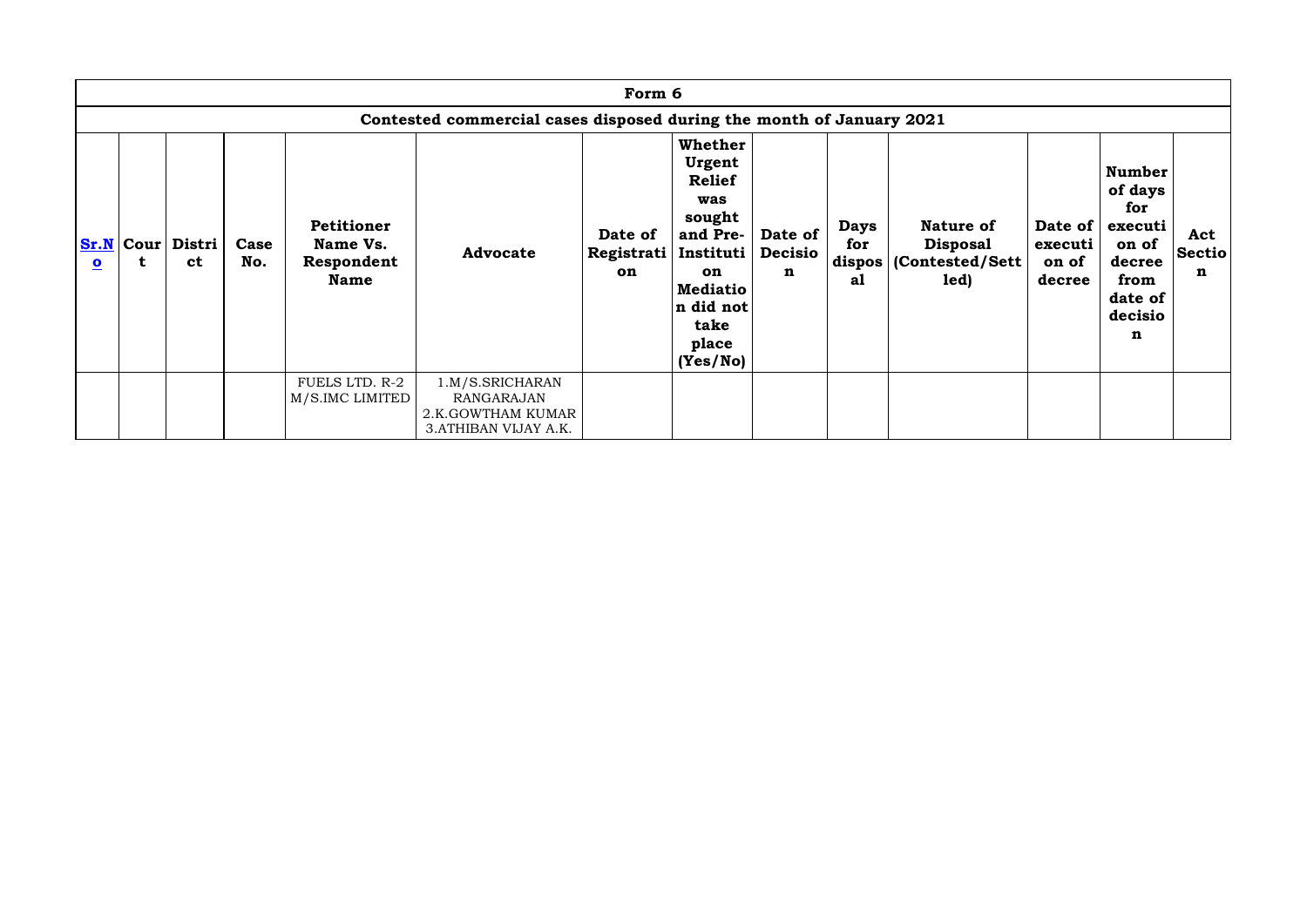|                                                              | Form 7                |         |                                                                          |                                                         |                                                       |                                                             |  |  |  |  |  |  |  |
|--------------------------------------------------------------|-----------------------|---------|--------------------------------------------------------------------------|---------------------------------------------------------|-------------------------------------------------------|-------------------------------------------------------------|--|--|--|--|--|--|--|
| Summary of Commercial Cases during the month of January 2021 |                       |         |                                                                          |                                                         |                                                       |                                                             |  |  |  |  |  |  |  |
|                                                              | <b>Sr.No Court</b>    |         | Total number of cases<br>District pending on the 1st day of the<br>month | Total number of cases<br>instituted during the<br>month | Total number of cases<br>disposed during the<br>month | Total number of cases<br>pending at the end of the<br>month |  |  |  |  |  |  |  |
|                                                              | Commercial<br>l Court | Chennai | 1165                                                                     | 12                                                      | 1 $\cap$                                              | 1165                                                        |  |  |  |  |  |  |  |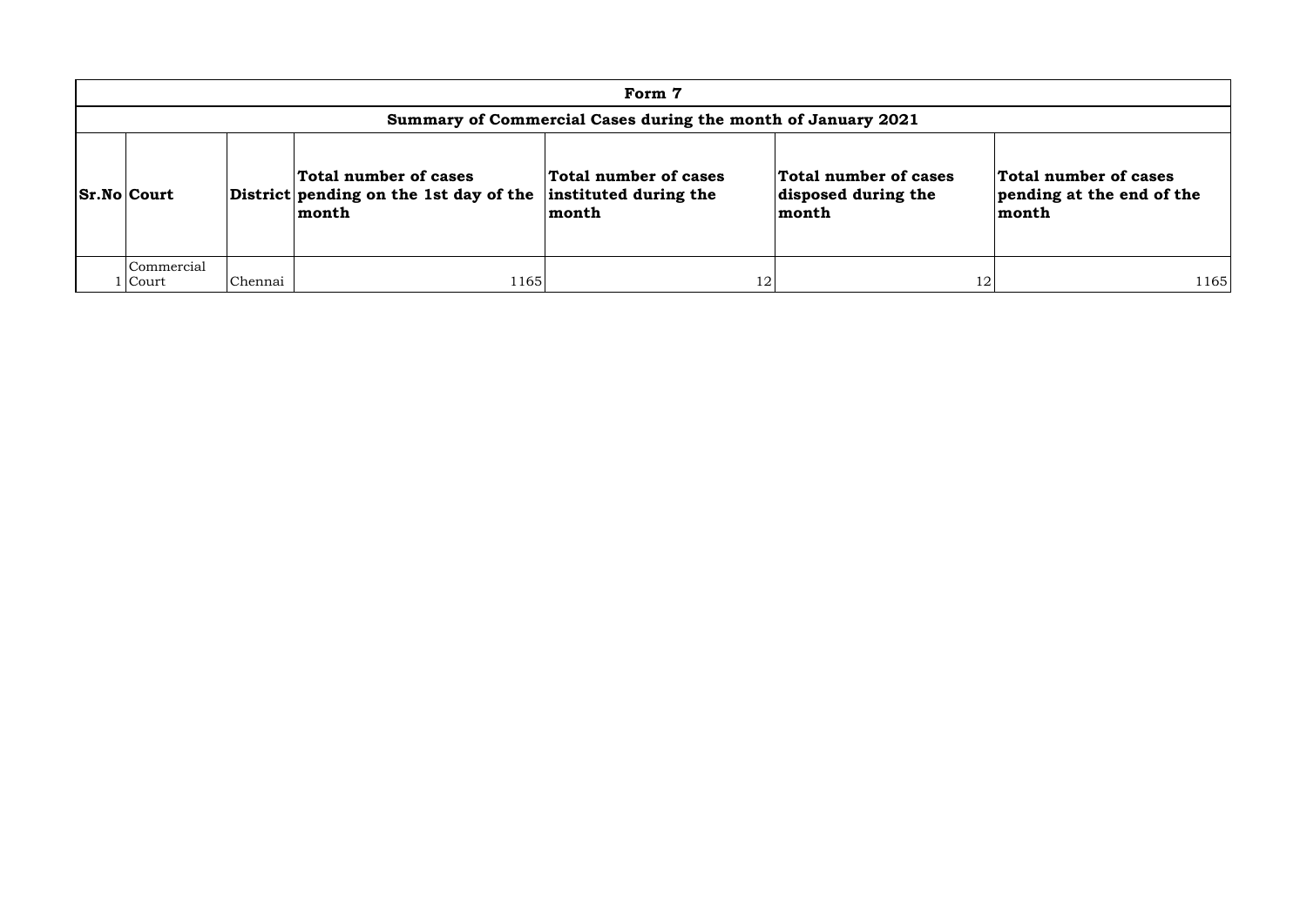# **JANUARY 2021 COMMERCIAL APPELLATE DIVISION OF MADRAS HIGH COURT**

| Form 1                                                        |                                   |             |                                                      |            |                                                                                                             |                               |                         |                      |  |  |  |
|---------------------------------------------------------------|-----------------------------------|-------------|------------------------------------------------------|------------|-------------------------------------------------------------------------------------------------------------|-------------------------------|-------------------------|----------------------|--|--|--|
| List of cases e-filed/e-mail during the month of January 2021 |                                   |             |                                                      |            |                                                                                                             |                               |                         |                      |  |  |  |
| <b>Sr.No Court</b>                                            | $ {\rm District} {\rm \Big }$ No. | <b>Case</b> | <b>Petitioner Name Vs.</b><br><b>Respondent Name</b> |            | <b>Advocate Mobile</b><br>$ {\bf Advocate}\left  \begin{array}{l}\text{}\\ \text{Number}\end{array}\right $ | <b>Advocate E-</b><br>mail Id | Date of<br>Registration | Date of e-<br>filing |  |  |  |
| High Court Commercial<br>Appellate                            | Chennai                           | <b>NIL</b>  | $\mathsf{I}\,\mathrm{NIL}$                           | <b>NIL</b> | <b>NIL</b>                                                                                                  | <b>NIL</b>                    | <b>NIL</b>              | <b>NIL</b>           |  |  |  |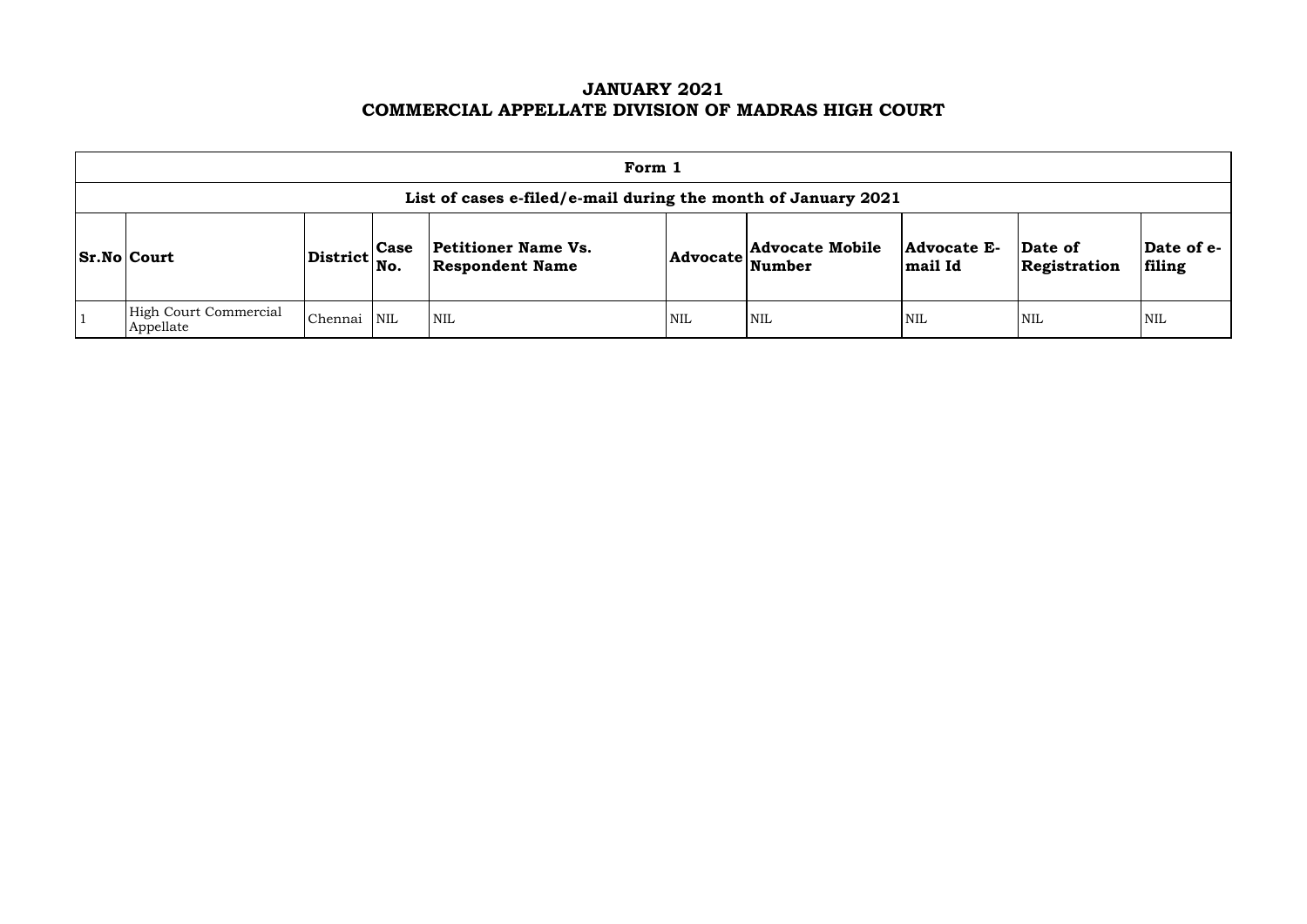| Form 2                                                                                                                                                                                        |         |            |            |     |            |     |  |  |  |  |  |
|-----------------------------------------------------------------------------------------------------------------------------------------------------------------------------------------------|---------|------------|------------|-----|------------|-----|--|--|--|--|--|
| List of cases in which e-payment of Court fees was made during the month of January 2021                                                                                                      |         |            |            |     |            |     |  |  |  |  |  |
| <b>Petitioner Name Vs. Respondent</b><br>Date of e-payment of Court<br>Date of<br>Case<br><b>Sr.No Court</b><br>District<br>$ {\bf Advocate}\big $ Registration<br>No.<br><b>Name</b><br>Fees |         |            |            |     |            |     |  |  |  |  |  |
| High Court Commercial<br>Appellate                                                                                                                                                            | Chennai | <b>NIL</b> | <b>NIL</b> | NIL | <b>NIL</b> | NIL |  |  |  |  |  |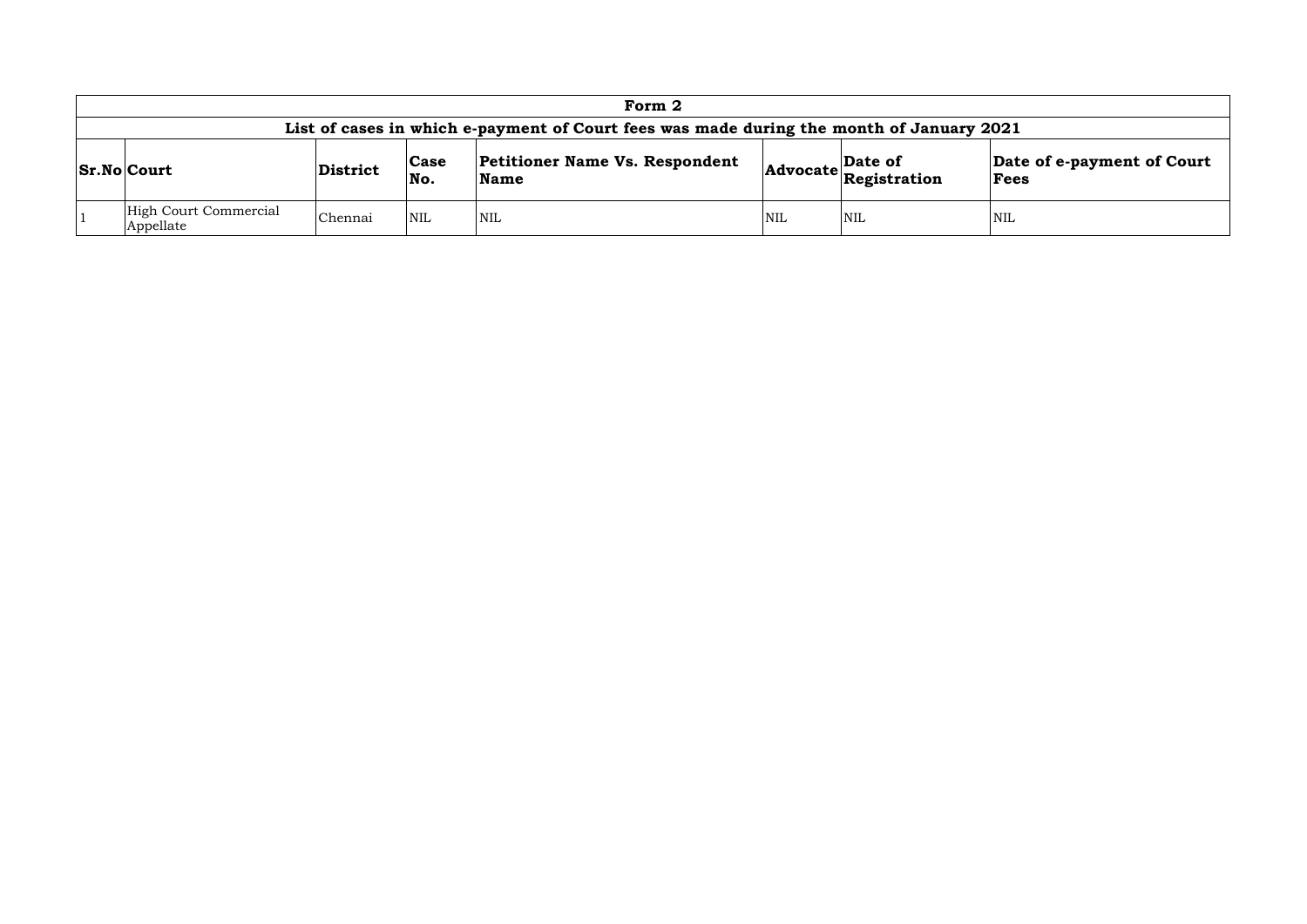|                                                                                                                                                                                                                          |                                                                                                       |         |            | Form 3     |            |            |     |  |  |  |  |  |
|--------------------------------------------------------------------------------------------------------------------------------------------------------------------------------------------------------------------------|-------------------------------------------------------------------------------------------------------|---------|------------|------------|------------|------------|-----|--|--|--|--|--|
|                                                                                                                                                                                                                          | List of cases in which Electronic Service of Process has taken place during the month of January 2021 |         |            |            |            |            |     |  |  |  |  |  |
| Date of Ele<br><b>Petitioner Name Vs.</b><br>Date of<br>$ {\bf Advocate} \overline{\bf \mathop{Registration}\nolimits}$<br>Case No.<br><b>Sr.No Court</b><br><b>District</b><br><b>Respondent Name</b><br><b>Process</b> |                                                                                                       |         |            |            |            |            |     |  |  |  |  |  |
|                                                                                                                                                                                                                          | High Court Commercial<br>Appellate                                                                    | Chennai | <b>NIL</b> | <b>NIL</b> | <b>NIL</b> | <b>NIL</b> | NIL |  |  |  |  |  |

## **Date of Electronic Service of Process**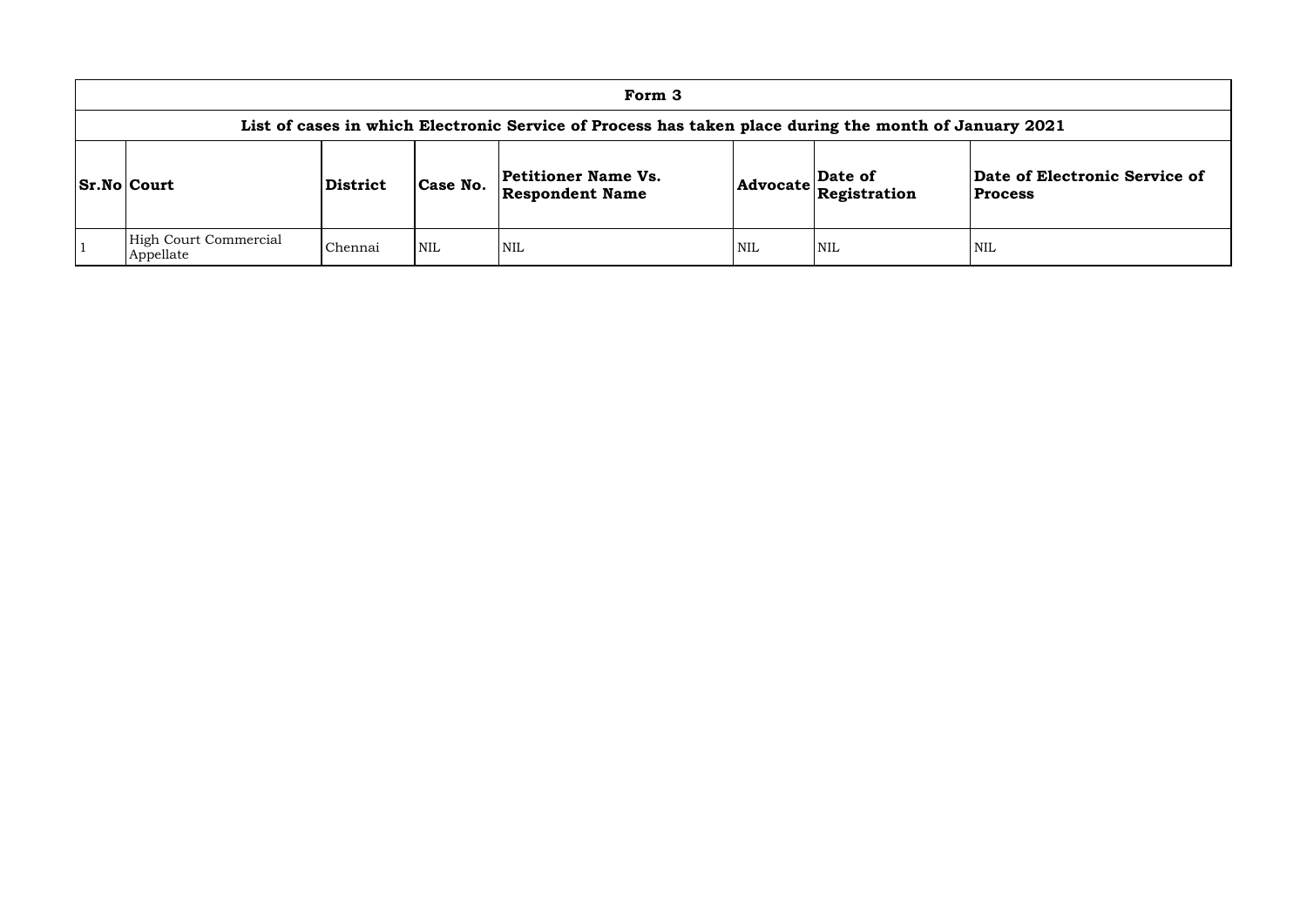|              |                                                                                |          |                      | Form 4 |                  |                       |  |  |  |  |  |  |
|--------------|--------------------------------------------------------------------------------|----------|----------------------|--------|------------------|-----------------------|--|--|--|--|--|--|
|              | List of total no. of cases randomly allocated during the month of January 2021 |          |                      |        |                  |                       |  |  |  |  |  |  |
| <b>Sr.No</b> | <b>Court</b>                                                                   | District | Court Name Court No. |        | <b>Case Type</b> | Case Count (No. of ca |  |  |  |  |  |  |
|              | High Court Commercial Appellate                                                | Chennai  | NIL                  | NIL    | NIL              | <b>NIL</b>            |  |  |  |  |  |  |

# **Sr.No Court District Court Name Court No. Case Type Case Count (No. of cases randomly allocated)**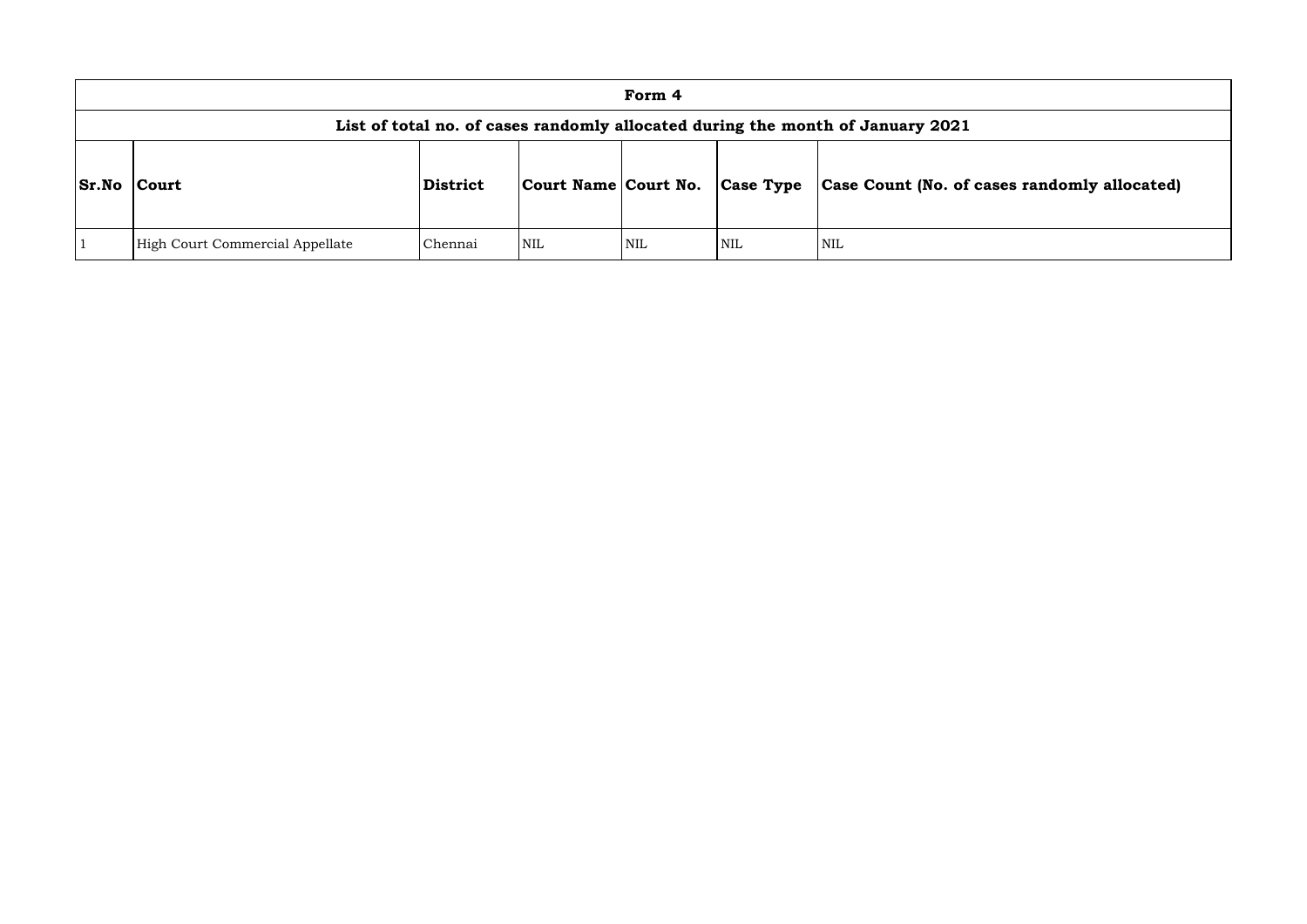| Form 5                                                                                   |          |            |                                               |            |                                                        |               |  |  |  |  |  |
|------------------------------------------------------------------------------------------|----------|------------|-----------------------------------------------|------------|--------------------------------------------------------|---------------|--|--|--|--|--|
| List of cases in which Case Management Hearing was held during the month of January 2021 |          |            |                                               |            |                                                        |               |  |  |  |  |  |
| <b>Sr.No Court</b>                                                                       | District | Case No.   | Petitioner Name Vs.<br><b>Respondent Name</b> |            | Date of<br>$ \textbf{Advocate} \textbf{Registration} $ | Date<br>Heari |  |  |  |  |  |
| <b>High Court Commercial</b><br>Appellate                                                | Chennai  | <b>NIL</b> | <b>NIL</b>                                    | <b>NIL</b> | NIL                                                    | <b>NIL</b>    |  |  |  |  |  |

# **Date of Case Management Hearing**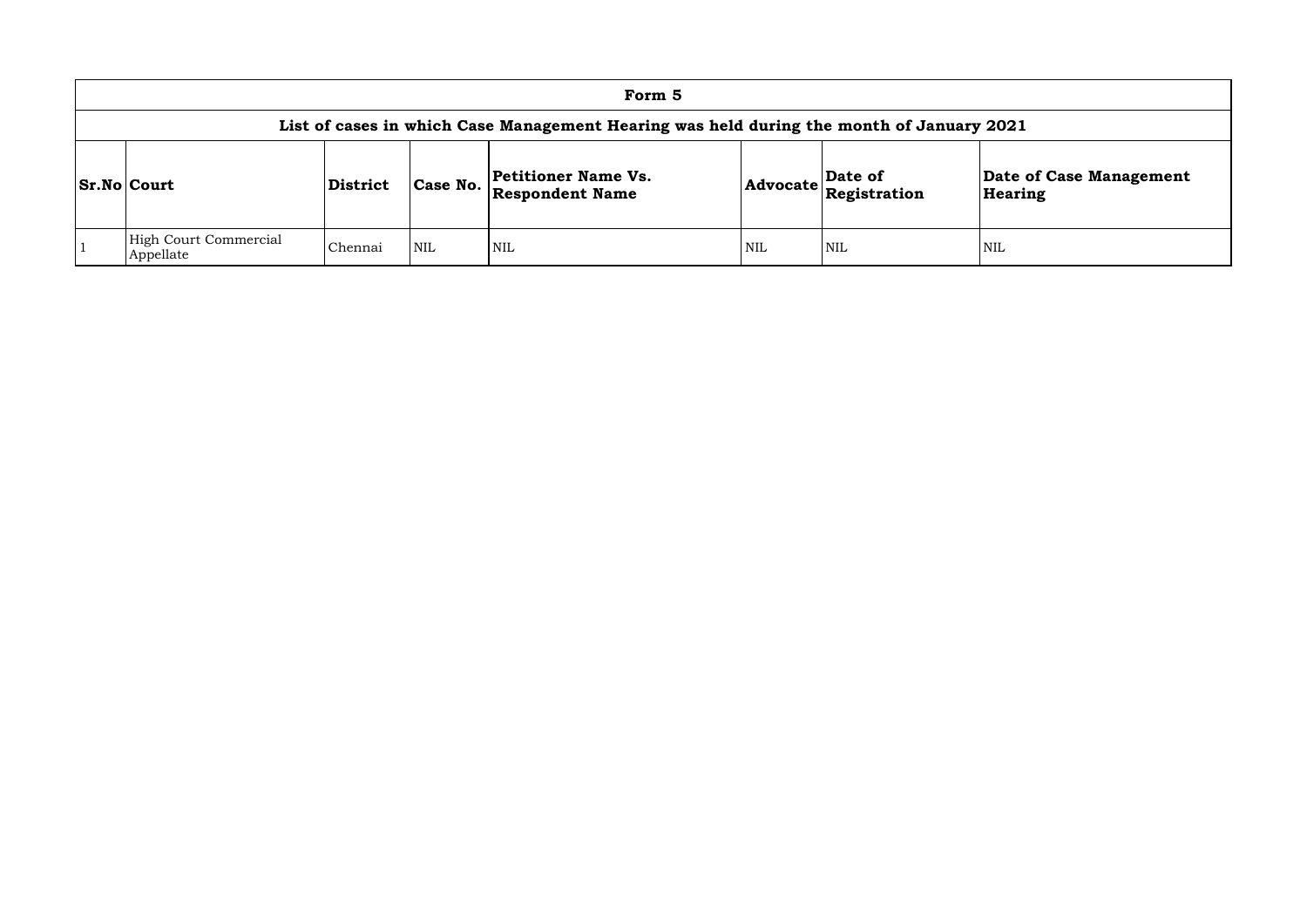|                                 |                                           |              |                                     |                                                                                                                                                                                                                                                                                                                                                                                                                                                                                                             |                                                                  |                             | Form 6                                                                                                                                             |                                          |                                |                                                      |                                       |                                                                                              |                                     |
|---------------------------------|-------------------------------------------|--------------|-------------------------------------|-------------------------------------------------------------------------------------------------------------------------------------------------------------------------------------------------------------------------------------------------------------------------------------------------------------------------------------------------------------------------------------------------------------------------------------------------------------------------------------------------------------|------------------------------------------------------------------|-----------------------------|----------------------------------------------------------------------------------------------------------------------------------------------------|------------------------------------------|--------------------------------|------------------------------------------------------|---------------------------------------|----------------------------------------------------------------------------------------------|-------------------------------------|
|                                 |                                           |              |                                     |                                                                                                                                                                                                                                                                                                                                                                                                                                                                                                             |                                                                  |                             | Contested commercial cases disposed during the month                                                                                               |                                          |                                |                                                      |                                       |                                                                                              |                                     |
| Sr.N<br>$\overline{\mathbf{o}}$ | Court                                     | Distric<br>t | Case<br>No.                         | <b>Petitioner</b><br>Name Vs.<br>Respondent<br><b>Name</b>                                                                                                                                                                                                                                                                                                                                                                                                                                                  | Advocate                                                         | Date of<br>Registr<br>ation | <b>Whether</b><br>Urgent<br><b>Relief was</b><br>sought<br>and Pre-<br>Institutio<br>n<br><b>Mediation</b><br>did not<br>take<br>place<br>(Yes/No) | Date of<br><b>Decisio</b><br>$\mathbf n$ | <b>Days</b><br>for<br>disposa' | <b>Nature of Disposal</b><br>(Contested/Settle<br>d) | Date of<br>executio<br>n of<br>decree | <b>Number</b><br>of days<br>for<br>executio<br>n of<br>decree<br>from<br>date of<br>decision | Act<br><b>Sectio</b><br>$\mathbf n$ |
|                                 | High Court<br>Commerci<br>al<br>Appellate |              | OSA.<br>Chennai 223/202<br>$\Omega$ | $M/S$ 14 REELS<br><b>ENTERTAINMENT</b><br>PRIVATE LIMITED<br>REP. BY ITS<br>DIRECTOR,<br>MR.GOPI CHAND<br>ACHANTA, PLOT<br>NO.76, H NO.8-2-<br>293/82/W/76,<br>ROAD NO.7A,<br><b>WOMENS CO-</b><br>OPERATIVE,<br><b>HOUSING</b><br>SOCIETY, JUBILEE<br>HILLS,<br>HYDERABAD.<br><b>VS</b><br>$M/S.$ EROS<br><b>INTERNATIONAL</b><br>MEDIA LIMITED<br>REP. BY ITS<br>DIRECTOR, GEE<br>GEE UNIVERSAL,<br>5TH FLOOR, DOOR<br>NO.2, OLD NO.16,<br>18/1 AND 2 MC<br>NICHOLS ROAD,<br>CHETPET,<br>CHENNAI 600 031. | M/S<br><b>ANIRUDH</b><br><b>KRISHNAN</b><br>M/S.AIYAR<br>& DOLIA | 05.10.20<br>20              |                                                                                                                                                    | 25.01.202                                | 74                             | <b>DISMISSED</b>                                     |                                       |                                                                                              |                                     |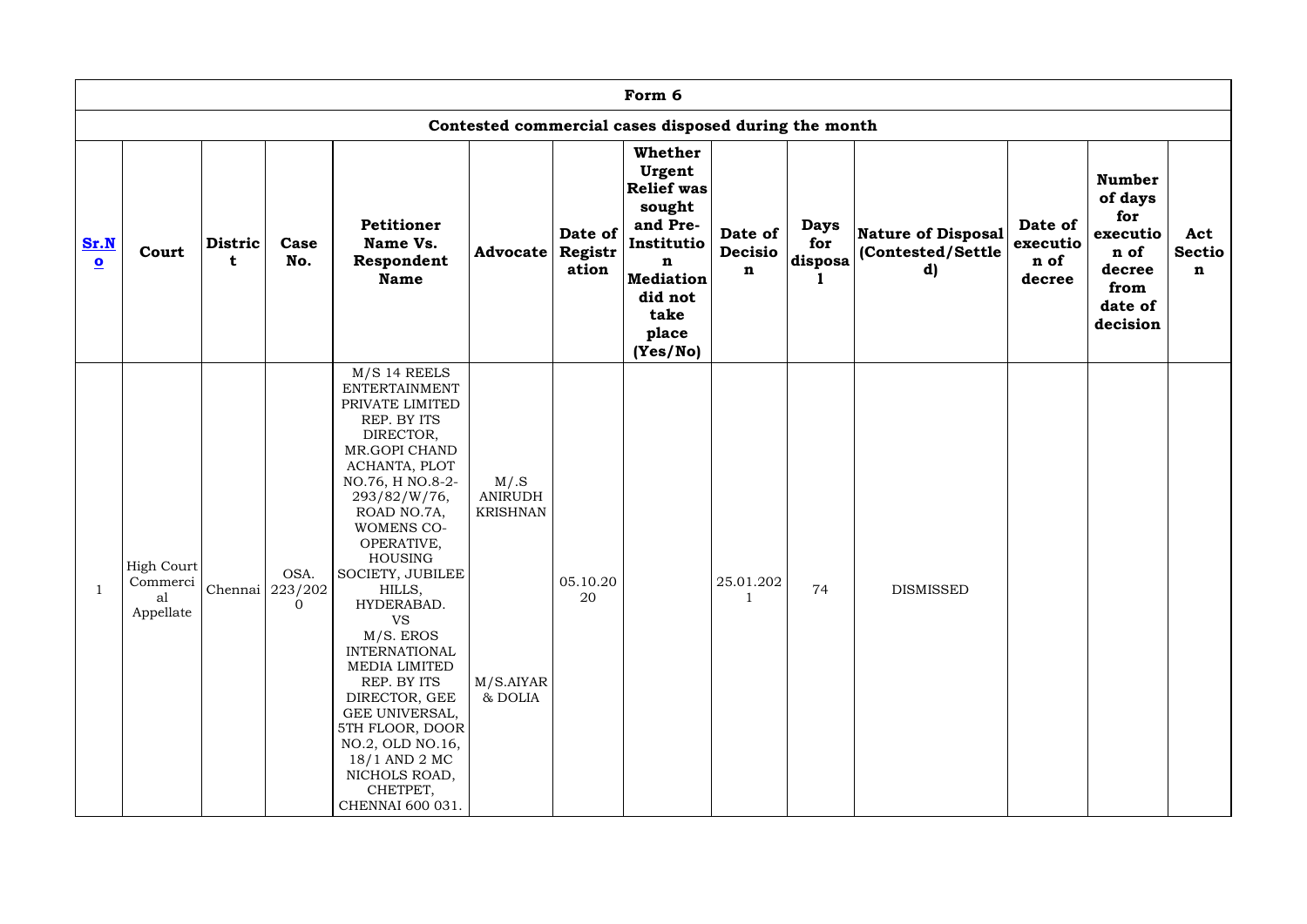| Form 7                                                       |                 |                                                                                             |                       |                                                       |                                                             |  |  |  |  |
|--------------------------------------------------------------|-----------------|---------------------------------------------------------------------------------------------|-----------------------|-------------------------------------------------------|-------------------------------------------------------------|--|--|--|--|
| Summary of Commercial Cases during the month of January 2021 |                 |                                                                                             |                       |                                                       |                                                             |  |  |  |  |
| <b>Sr.No Court</b>                                           | <b>District</b> | Total number of<br>cases pending on the instituted during the<br>1st day of the month month | Total number of cases | Total number of cases<br>disposed during the<br>month | Total number of cases<br>pending at the end of<br>the month |  |  |  |  |
| High Court Commercial Appellate                              | Chennai         | 90                                                                                          | 22                    |                                                       | 111                                                         |  |  |  |  |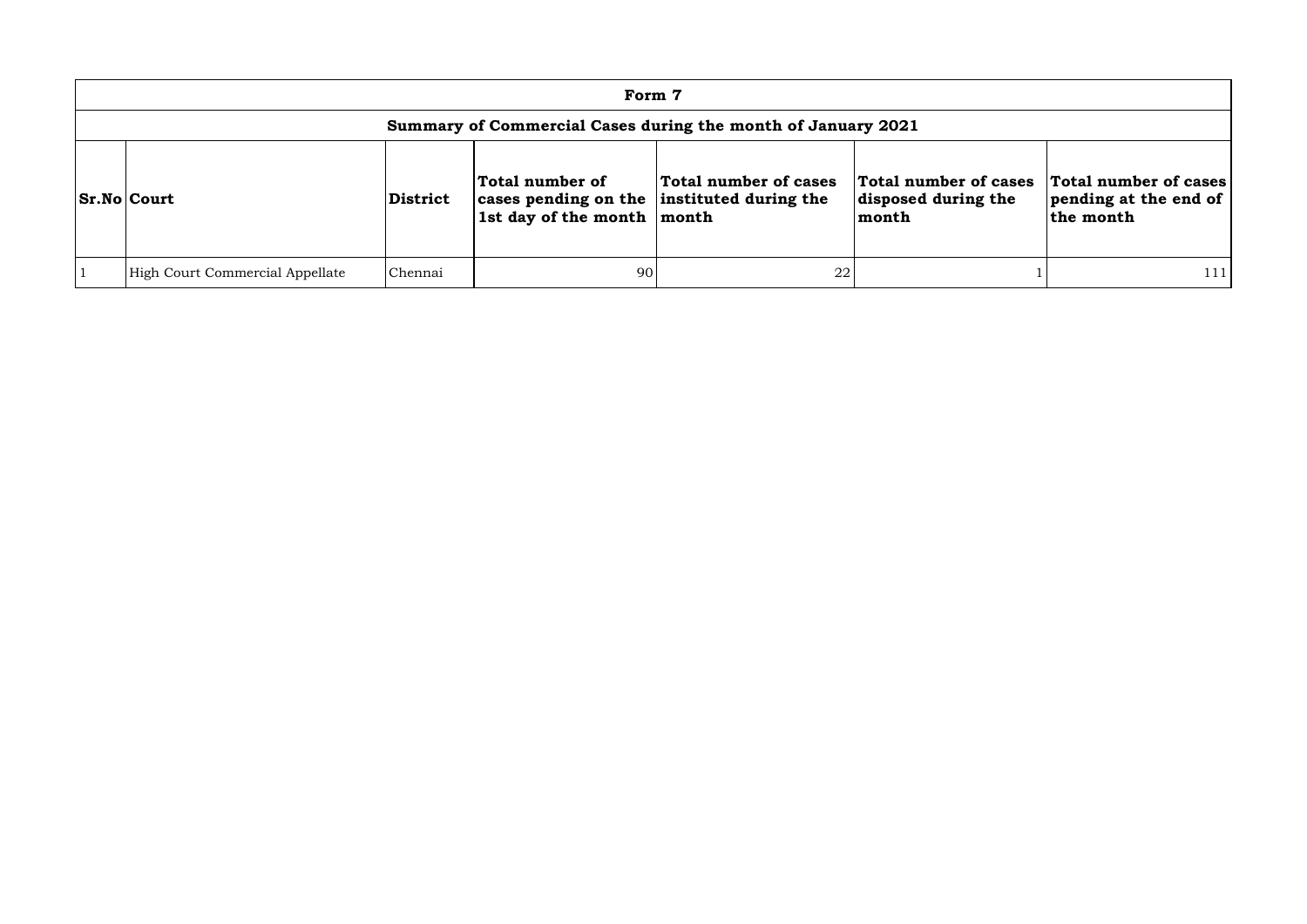# **JANUARY 2021 COMMERCIAL APPELLATE DIVISION OF MADURAI BENCH OF MADRAS HIGH COURT**

|                                                               |                                                           |  |                                                      | Form 1     |                                                            |                               |                                |                       |  |  |  |
|---------------------------------------------------------------|-----------------------------------------------------------|--|------------------------------------------------------|------------|------------------------------------------------------------|-------------------------------|--------------------------------|-----------------------|--|--|--|
| List of cases e-filed/e-mail during the month of January 2021 |                                                           |  |                                                      |            |                                                            |                               |                                |                       |  |  |  |
| <b>Sr.No Court</b>                                            | $\left \text{District}\right _{\text{No.}}^{\text{Case}}$ |  | <b>Petitioner Name Vs.</b><br><b>Respondent Name</b> |            | <b>Advocate Mobile</b><br>$ {\bf Advocate} \text{Number} $ | <b>Advocate E-</b><br>mail Id | <b>Date of</b><br>Registration | $\mathbf{Da}$<br>fili |  |  |  |
| Madurai<br>Bench                                              | Madurai NIL                                               |  | <b>NIL</b>                                           | <b>NIL</b> | <b>NIL</b>                                                 | <b>NIL</b>                    | <b>NIL</b>                     | NIL                   |  |  |  |

| Date of<br>Registration | Date of e-<br>filing |
|-------------------------|----------------------|
| NIL                     | NH.                  |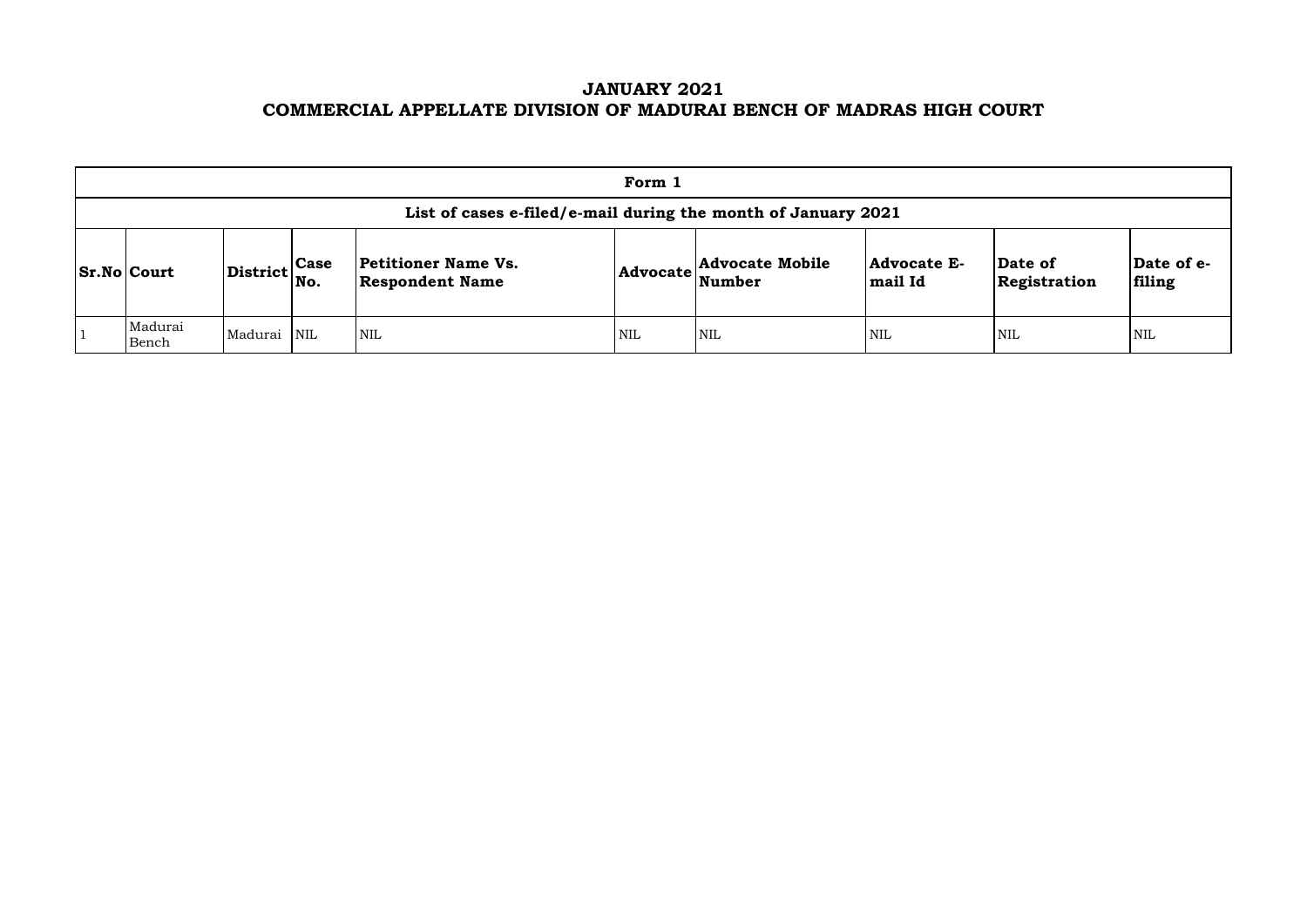|                                                                                          |         |                   | Form 2                                               |     |                                                                         |                |  |  |  |  |
|------------------------------------------------------------------------------------------|---------|-------------------|------------------------------------------------------|-----|-------------------------------------------------------------------------|----------------|--|--|--|--|
| List of cases in which e-payment of Court fees was made during the month of January 2021 |         |                   |                                                      |     |                                                                         |                |  |  |  |  |
| <b>Sr.No Court</b>                                                                       |         | District Case No. | <b>Petitioner Name Vs. Respondent</b><br><b>Name</b> |     | $\vert$ Date of<br>$ {\bf Advocate} \mathbf{\widetilde{Registration}} $ | Date o<br>Fees |  |  |  |  |
| Madurai Bench                                                                            | Madurai | <b>NIL</b>        | <b>NIL</b>                                           | NIL | <b>NIL</b>                                                              | NIL            |  |  |  |  |

## **Date of e-payment of Court Fees**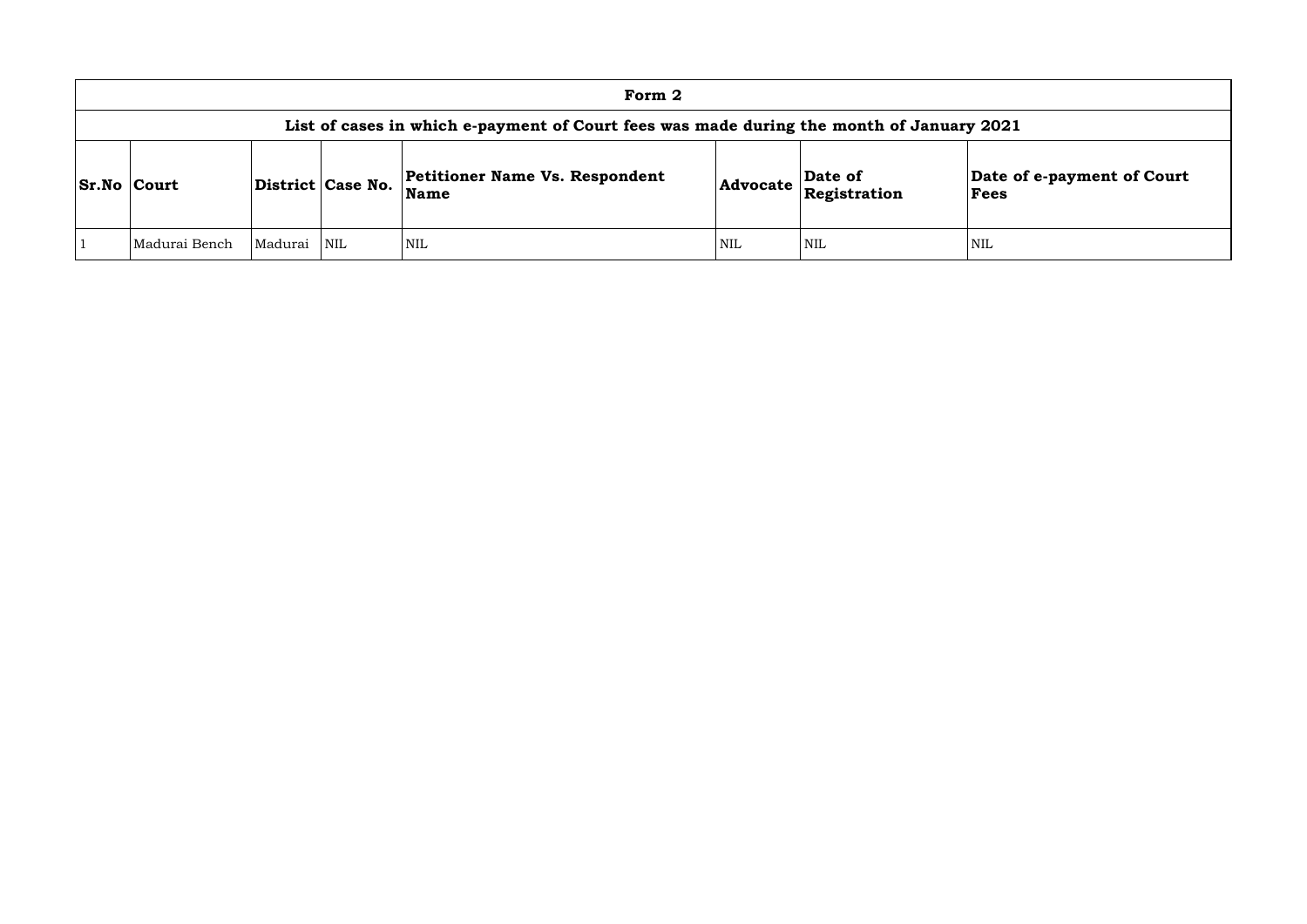## **of Electronic Service of Process**

|                                                                                                       |             |                   | Form 3                                        |            |                                                                                                             |                                   |  |  |  |  |
|-------------------------------------------------------------------------------------------------------|-------------|-------------------|-----------------------------------------------|------------|-------------------------------------------------------------------------------------------------------------|-----------------------------------|--|--|--|--|
| List of cases in which Electronic Service of Process has taken place during the month of January 2021 |             |                   |                                               |            |                                                                                                             |                                   |  |  |  |  |
| <b>Sr.No Court</b>                                                                                    |             | District Case No. | <b>Petitioner Name Vs. Respondent</b><br>Name |            | $\left $ Advocate $\left  \begin{array}{l} \textbf{Date of} \\ \textbf{Registribution} \end{array} \right $ | Date of Electro<br><b>Process</b> |  |  |  |  |
| Madurai Bench                                                                                         | Madurai NIL |                   | <b>NIL</b>                                    | <b>NIL</b> | <b>NIL</b>                                                                                                  | NIL                               |  |  |  |  |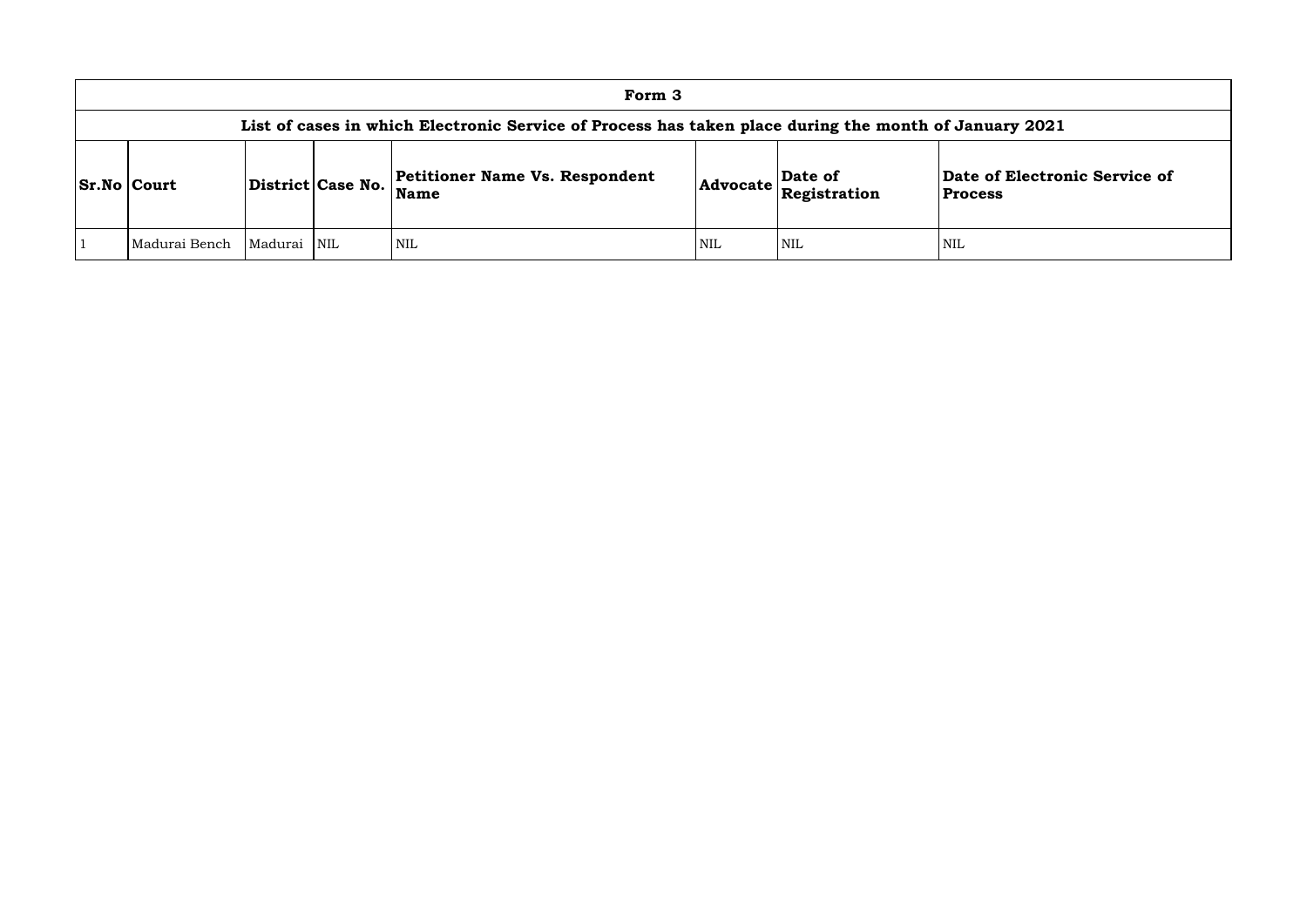|              | Form 4                                                                         |                 |            |            |                  |                                      |  |  |  |
|--------------|--------------------------------------------------------------------------------|-----------------|------------|------------|------------------|--------------------------------------|--|--|--|
|              | List of total no. of cases randomly allocated during the month of January 2021 |                 |            |            |                  |                                      |  |  |  |
| <b>Sr.No</b> | Court                                                                          | <b>District</b> | Court Name | Court No.  | <b>Case Type</b> | <b>Case Count (No. of cases rand</b> |  |  |  |
|              | Madurai Bench                                                                  | Madurai         | <b>NIL</b> | <b>NIL</b> | <b>NIL</b>       | <b>NIL</b>                           |  |  |  |

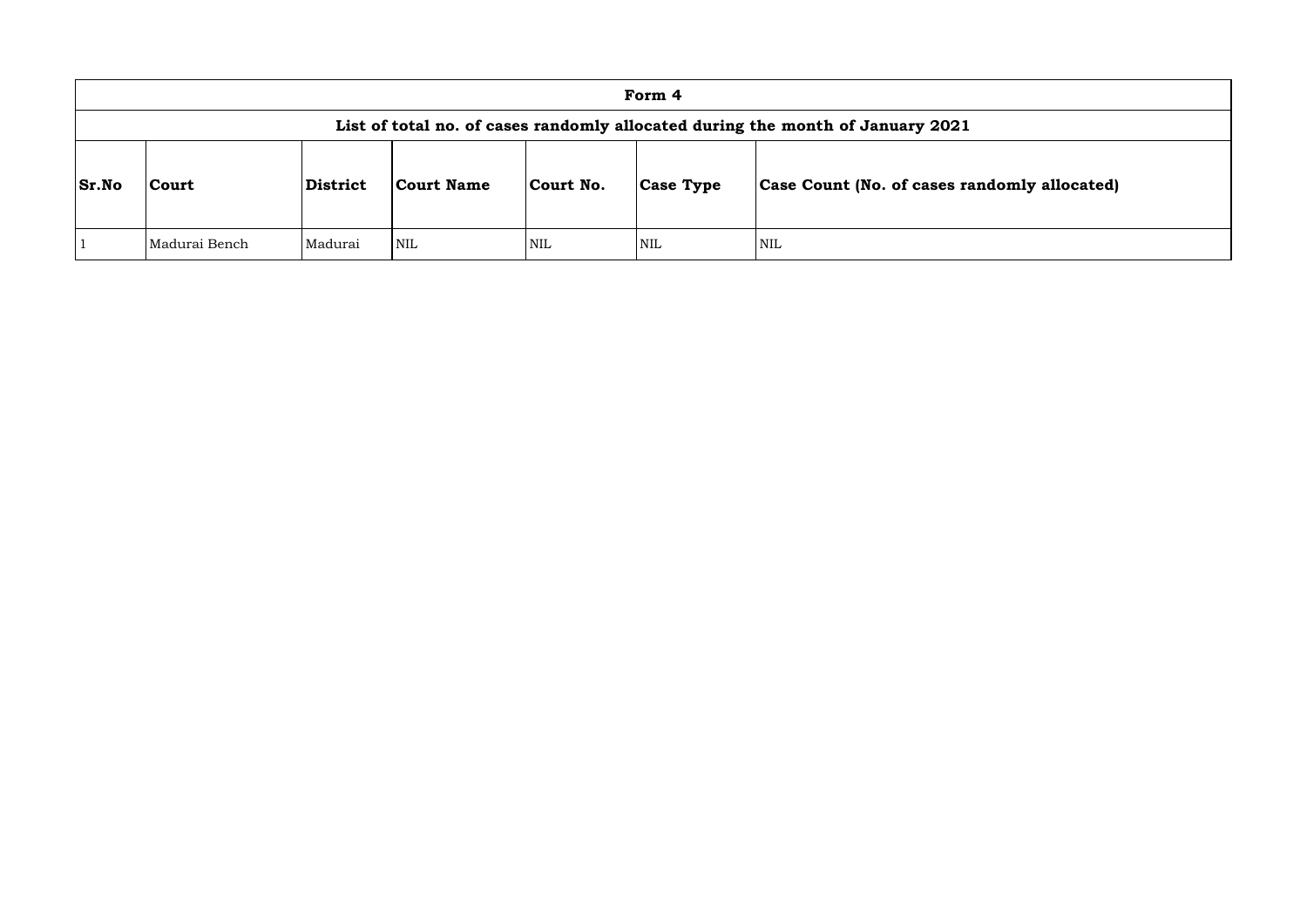|                    | Form 5                                                                                   |                   |            |                                                      |                 |                         |                      |  |  |  |
|--------------------|------------------------------------------------------------------------------------------|-------------------|------------|------------------------------------------------------|-----------------|-------------------------|----------------------|--|--|--|
|                    | List of cases in which Case Management Hearing was held during the month of January 2021 |                   |            |                                                      |                 |                         |                      |  |  |  |
| <b>Sr.No Court</b> |                                                                                          | District Case No. |            | <b>Petitioner Name Vs. Respondent</b><br><b>Name</b> | <b>Advocate</b> | Date of<br>Registration | Date of C<br>Hearing |  |  |  |
|                    | Madurai Bench                                                                            | Madurai           | $\sf NNIL$ | <b>NIL</b>                                           | <b>NIL</b>      | NIL                     | NIL                  |  |  |  |

**e of Case Management** ring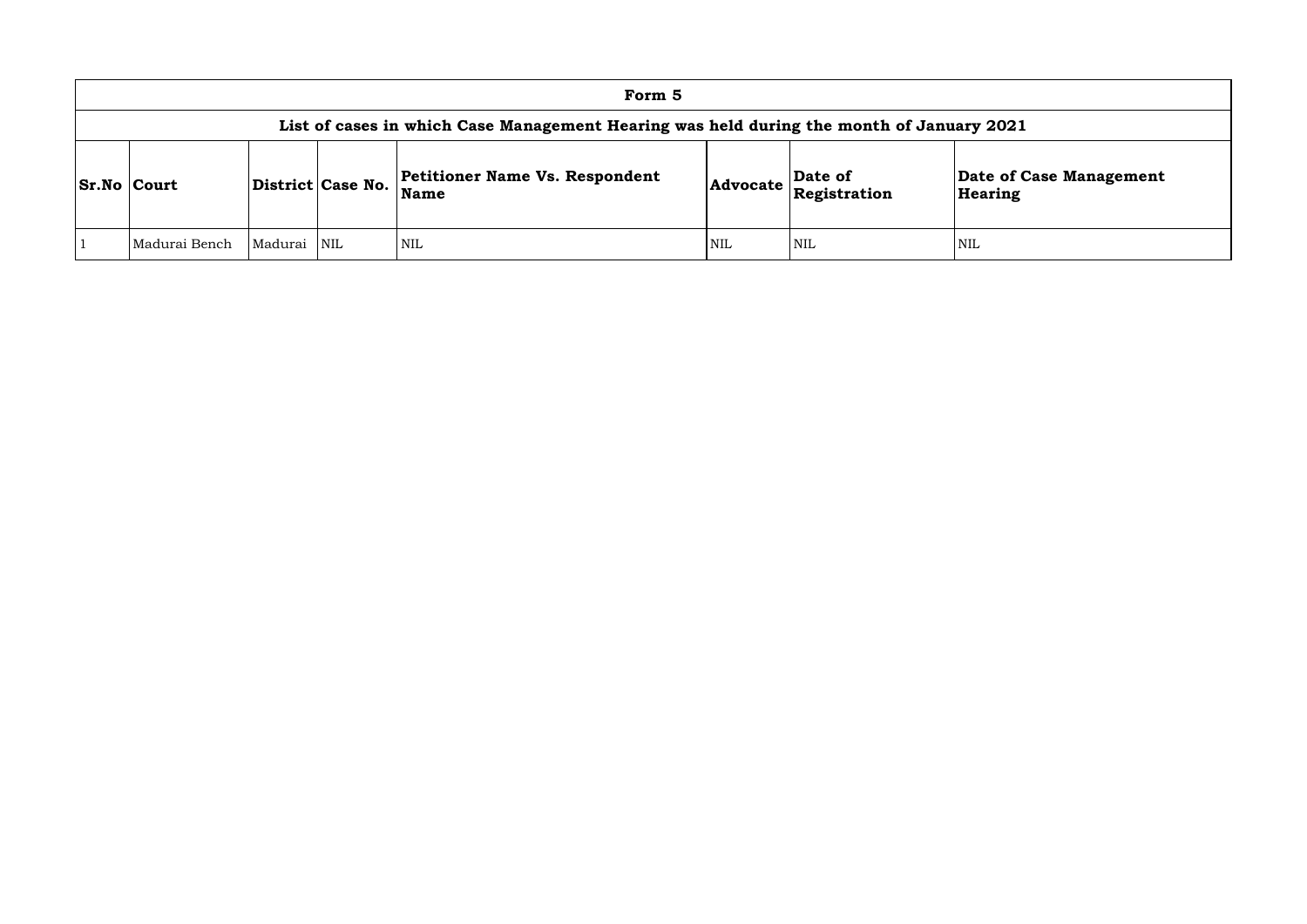| Form 6                                |                                                                      |                |                                      |                                                 |                |                             |                                                                                                                                                         |                                |                               |                                                |                                        |                                                                                        |                                     |
|---------------------------------------|----------------------------------------------------------------------|----------------|--------------------------------------|-------------------------------------------------|----------------|-----------------------------|---------------------------------------------------------------------------------------------------------------------------------------------------------|--------------------------------|-------------------------------|------------------------------------------------|----------------------------------------|----------------------------------------------------------------------------------------|-------------------------------------|
|                                       | Contested commercial cases disposed during the month of January 2021 |                |                                      |                                                 |                |                             |                                                                                                                                                         |                                |                               |                                                |                                        |                                                                                        |                                     |
| $\mathbf{Sr}.\mathbf{N}$<br>$\bullet$ | <b>Court</b>                                                         | <b>Distric</b> | $\operatorname{\sf Cas}$<br>e<br>No. | Petitioner<br>Name Vs.<br>Responden e<br>t Name | <b>Advocat</b> | Date of<br>Registratio<br>n | <b>Whether</b><br><b>Urgent</b><br><b>Relief was</b><br>sought<br>and Pre-<br>Institutio<br>n<br><b>Mediation</b><br>did not<br>take place<br> (Yes/No) | Date of<br><b>Decisio</b><br>n | <b>Days</b><br>for<br>disposa | <b>Nature of Disposal</b><br>Contested/Settled | Date of<br>executio<br>n of<br> decree | Number<br>of days<br>for<br>executio<br>n of<br>decree<br>from date<br> of<br>decision | Act<br><b>Sectio</b><br>$\mathbf n$ |
|                                       | Madura<br>i Bench                                                    | Madurai NIL    |                                      | <b>NIL</b>                                      | <b>NIL</b>     | <b>NIL</b>                  | <b>NIL</b>                                                                                                                                              | <b>NIL</b>                     | <b>NIL</b>                    | NIL                                            | <b>NIL</b>                             | NIL                                                                                    | <b>NIL</b>                          |